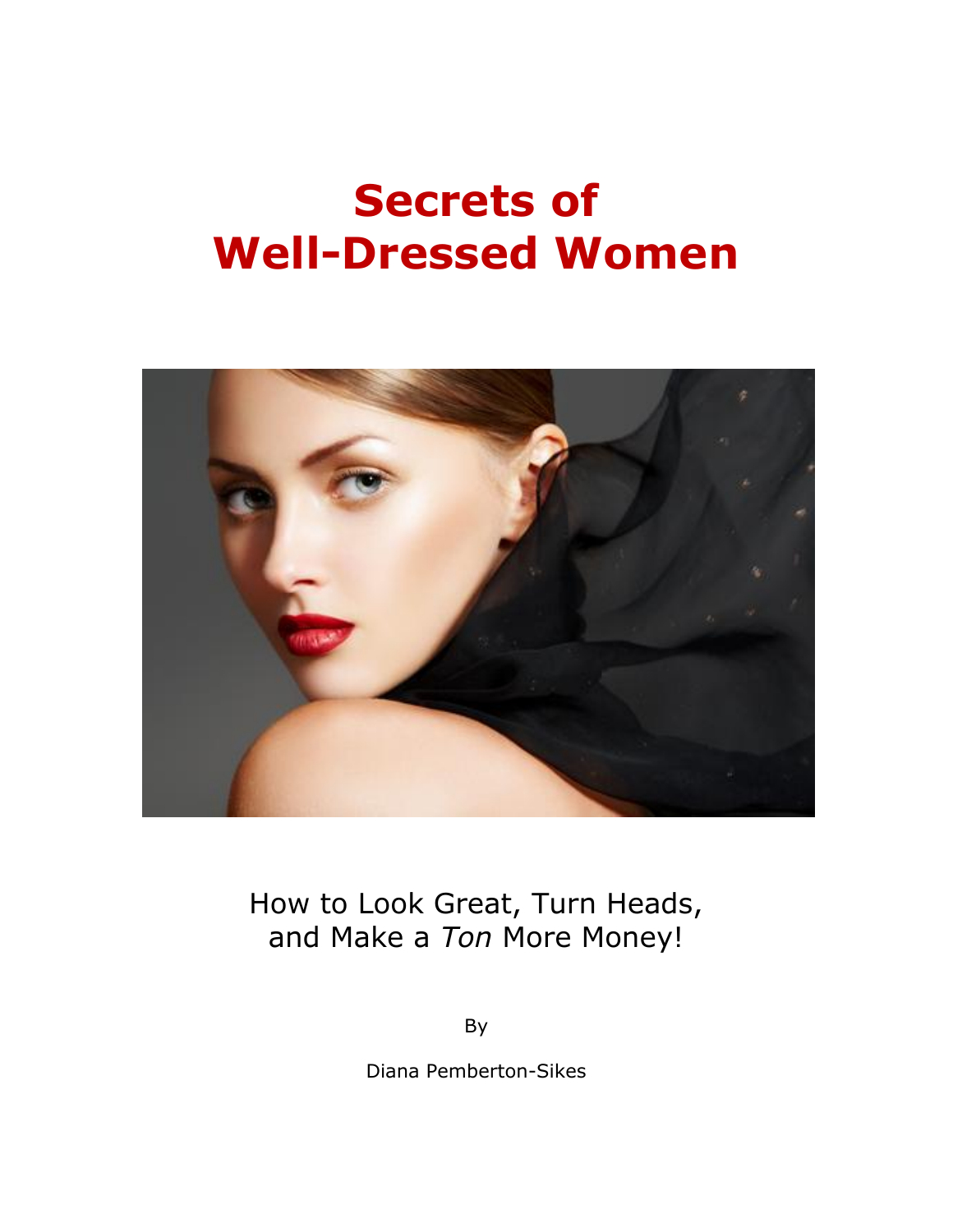# **Want a Quick Start?**

Our ebooks and seminars have helped thousands of women all over the world to unleash the power of a polished image. Perhaps they can help you, too. Instant download!

# 1. Wardrobe Magic

**Want to get a handle on your body type, clothing needs, and closet organization?** This handy ebook will take you by the hand to help you determine what you have, what you need, and what will help you meet your image goals. [www.WardrobeMagic.com](file:///C:/Users/Diana/Documents/Clothing%20Chronicles/www.WardrobeMagic.com)

# 2. Accessory Magic

**What's the easiest way to stretch your budget and define your style?** Accessories! From hats to shoes, belts to bags, discover which accessories work best for your body type and lifestyle. You get the "rules" and the tips to help you make the most of your accessory wardrobe. [www.AccessoryMagic.com](http://www.accessorymagic.com/) 

# 3. Business Wear Magic

**What's considered "appropriate" business attire?** It depends on your industry. Whether you teach dance, work in an office, clean house, or head an accounting firm, there's a dress code that will take you wherever you want to go. This ebook will help you chart your course. [www.BusinessWearMagic.com](http://www.businesswearmagic.com/)

# 4. Occasion Magic

**What should you wear to a wedding? A funeral? A Bar Mitzvah?** Stop guessing and learn what's appropriate for any occasion. Discover the simple four step plan to determine what to wear when.

[www.OccasionMagic.com](http://www.occasionmagic.com/)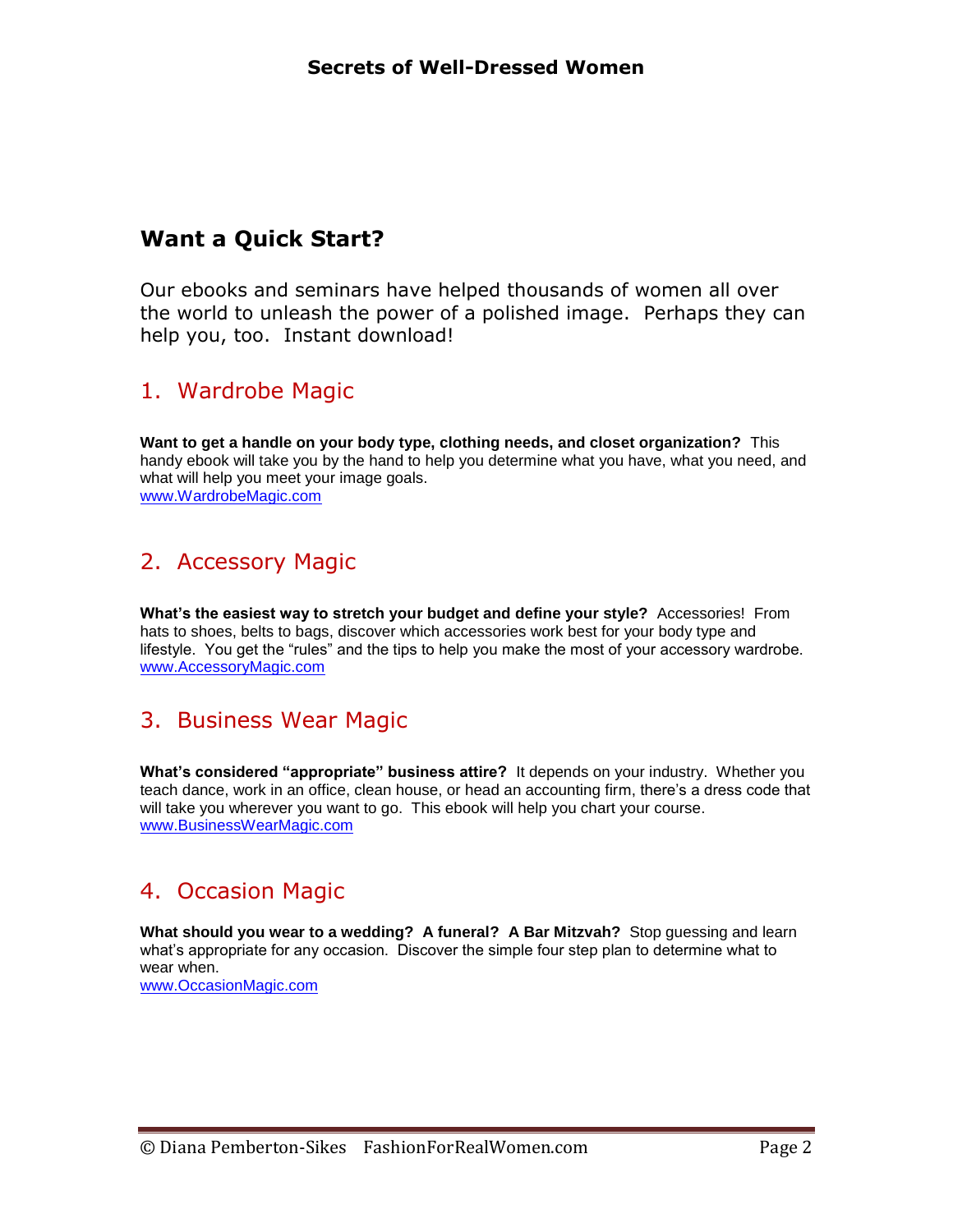By Diana Pemberton-Sikes

**Notice:** You DO have permission to forward this report to others, give it away on your own fashion or image related website, or use it in training. Let's help everyone dress better!

© 2010 by Diana Pemberton-Sikes, Top Drawer Publications, LLC.

Published by:

[FashionForRealWomen.com](http://www.fashionforrealwomen.com/) Top Drawer Publications, LLC Newark, DE USA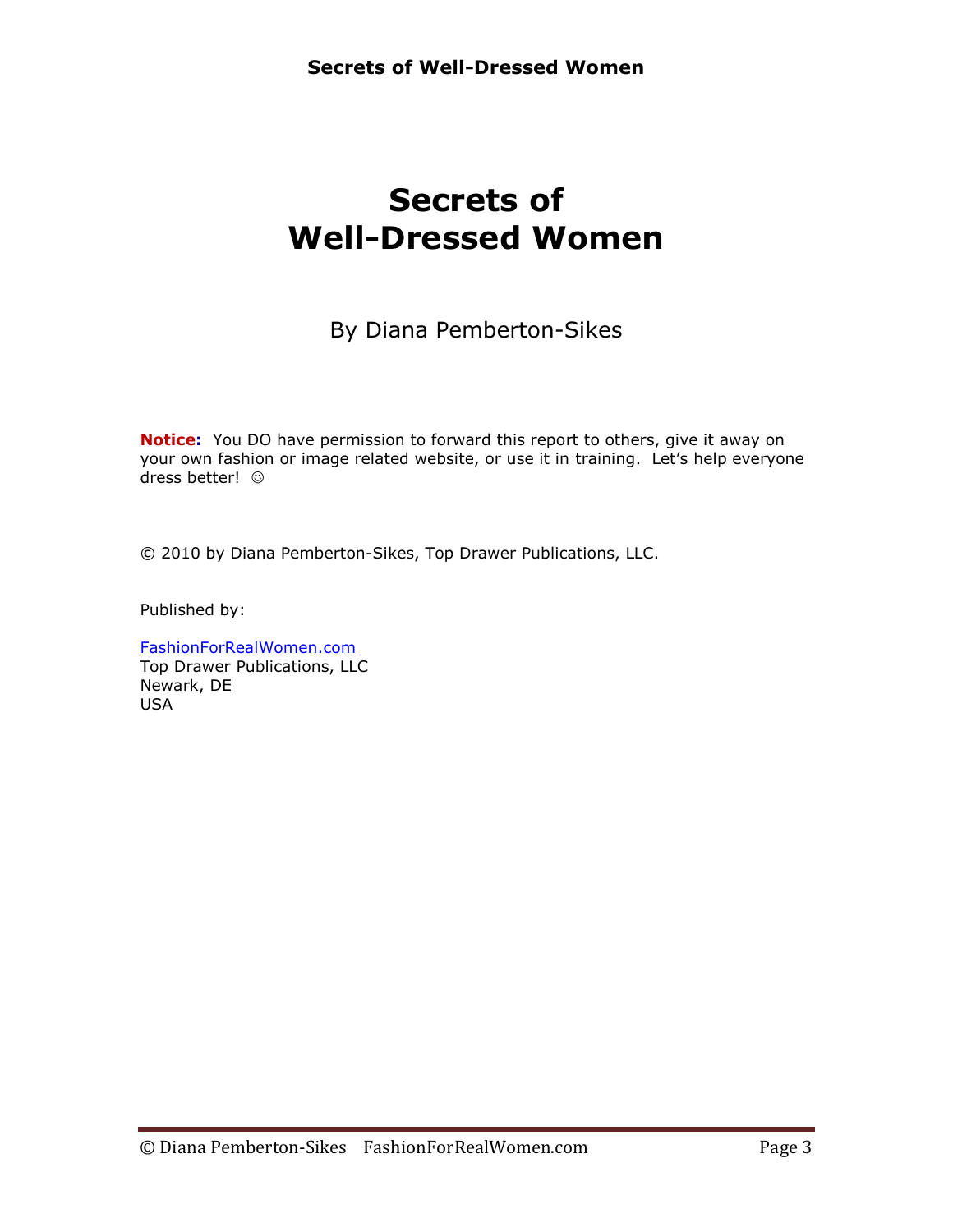# **Contents**

| How to Use Clothing to Establish Your Authority 19 |  |
|----------------------------------------------------|--|
|                                                    |  |
| Executive Training: Your Fast Track To Success? 25 |  |
|                                                    |  |
|                                                    |  |
|                                                    |  |
|                                                    |  |
|                                                    |  |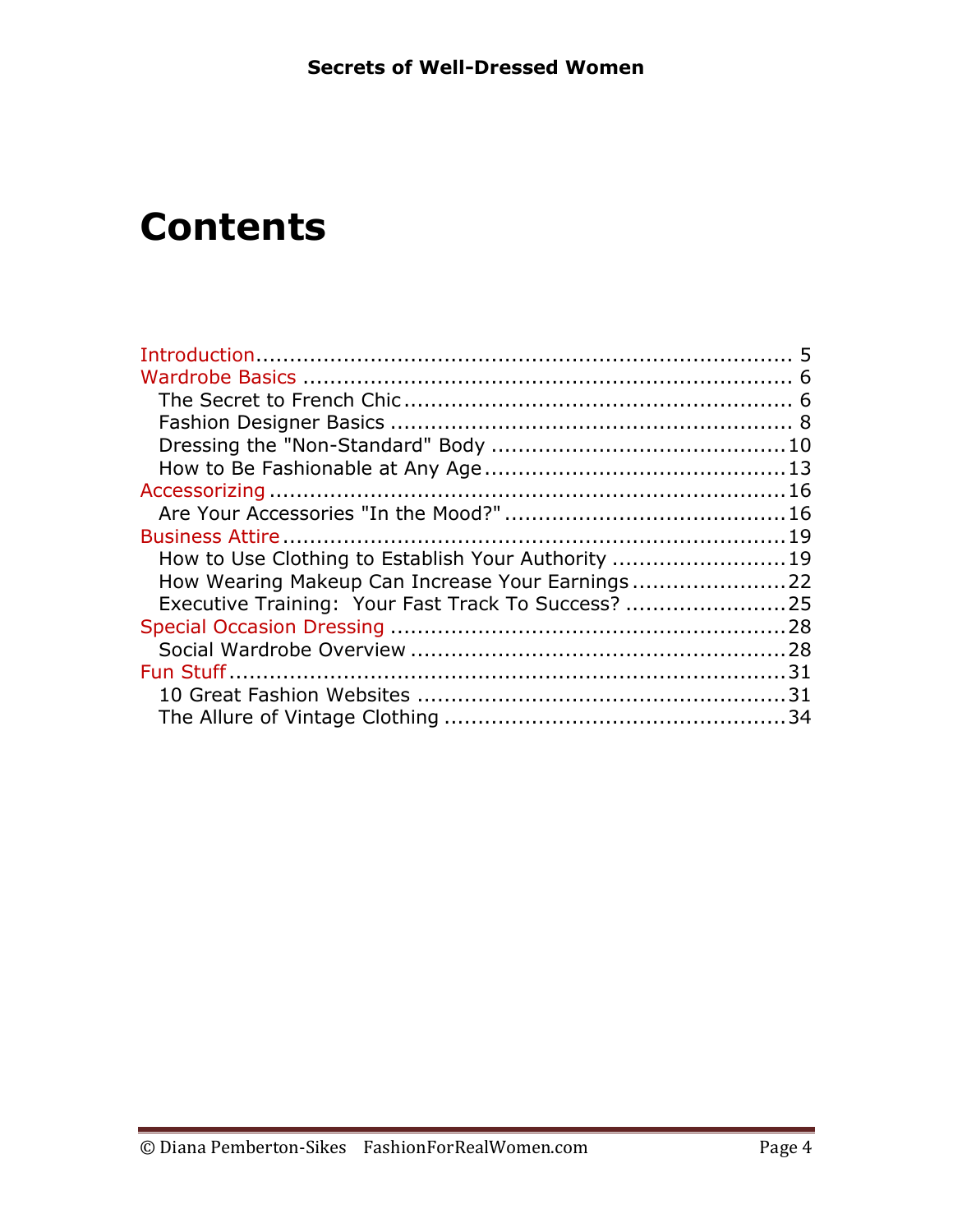# <span id="page-4-0"></span>**Introduction**

Welcome to *The Clothing Chronicles* ezine! Glad to have you aboard.

So… how can you use your clothing to look younger/older, thinner/heavier, richer/poorer, taller/shorter, more curvy/less curvy – or whatever your image goals?

It's easy: all you have to do is know your body and how to use various elements to achieve the desired effect.

Unfortunately, all the information you find online or in fashion magazines doesn't help a lot. They often describe body shapes in terms of fruit (pear, apple) or geometric shapes (triangle, inverted triangle), and then prescribe trendy clothing pieces that you don't like, are too expensive, or that don't fit your lifestyle.

Fashion For Real Women is different. We show you how to dress better by spending less, how to turns heads without making jaws drop. Many of our readers report that they not only look and feel better after implementing some of our suggestions, but they're also garnering more attention in their work and social lives.

In these pages you'll find some of our reader-favorite articles that many said changed the way they view and buy clothes. Hope you enjoy them. Look for your first issue of *The Clothing Chronicles* soon.

VIRAN

Diana Pemberton-Sikes FashionForRealWomen.com

*"I must say your newsletter is one of the most useful. At last someone who gives something for the real women! My compliments".* **Giovanna Vittoria Nervi Milan, Italy**

*"You have helped me so much!!! My closets are beautiful because of you!"* **Patricia Brown San Francisco, CA**

*"I've found your adobe book and your articles absolutely invaluable. Your advice is applicable and practical."* **Fay Grant Charleston, SC**

*"I have enjoyed … getting your news letters, because although it seems common sense to work out how to dress and what to wear, it makes it a lot easier to have it all down in black and white by an expert. I found it a lot easier to follow my instincts in my twenties, but need help at my age (57) so as not to look either a frump or mutton dressed as lamb. You help me to keep my aim in the right direction!"* **Averil Smith Sydney, Australia**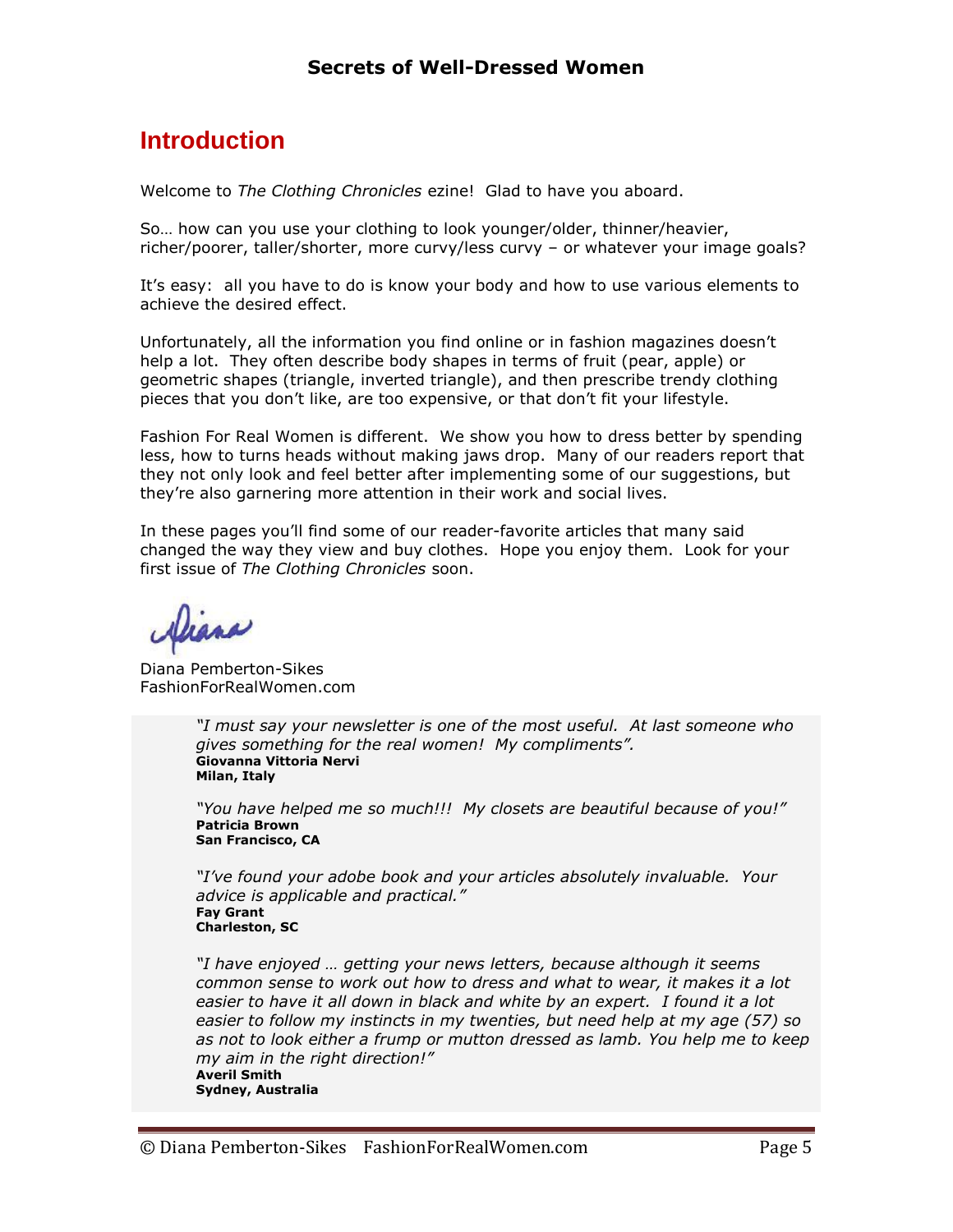# <span id="page-5-0"></span>**Wardrobe Basics**

### <span id="page-5-1"></span>*The Secret to French Chic*

From fabulous food and fine wine to elegant fragrances and amazing clothes, the French have long been known for their decadent luxuries. Champagne was invented here, as was *haute couture*. Then there's the chocolate, paintings, and dare I say it? Kisses. Small wonder exports and tourism are staples of the French economy.

So with easy access to some of the world's most desirable goods, you'd think every French woman would have a big waistline and a huge closet. But they don't. Just as *French Women Don't Get Fat*, (according to author Mireille Guiliano), chic Parisiennes don't have closets full of clothes. They don't need them.

The secret is moderation.

Paris was first settled as a fishing village more than two thousand years ago. While it's been burned, rebuilt, invaded, and occupied many times since then, the core of the city is still hundreds of years old. The roads are narrow, the buildings are old, the apartments are small. So are the closets and bathrooms. Full size refrigerators are scarce and weekly food shopping trips are unheard of. Where would you put a week's worth of groceries? For that matter, where would you store a season's worth of clothes?



You wouldn't.

You'd keep a small inventory of staples and add new things with care. If you buy something new, something old has to go. There just isn't space for both.

So how can French women be so chic when they can't buy new things all the time?

They:

1. Learn what styles look good on them (and which don't) early on

2. Buy a handful of good quality, neutral-colored staples that they can mix and match with each other for maximum wear

- 3. Add one or two new trendy pieces each season and wear them out
- 4. Invest in high quality everyday bags and shoes

5. Have one or two high end scarves or other accessories that they wear all the time

6. Get a facial every month to keep their skin looking good

7. Maintain a fuss-free hairstyle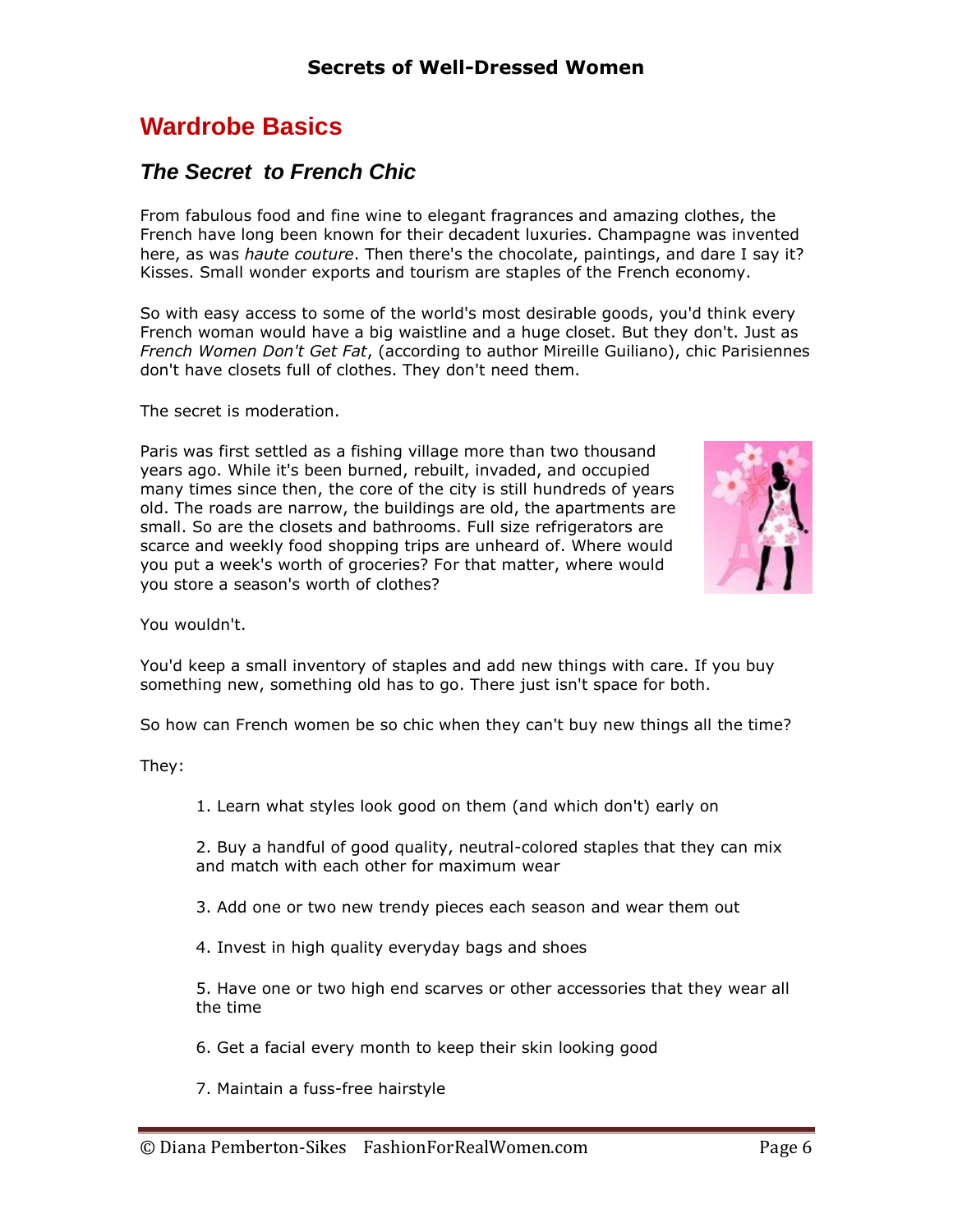#### 8. Pay cash for everything

The French, like the Germans, have a history of saving and are adverse to personal debt. To stay in budget, they don't do a lot of impulse buying, and they indulge in their local luxuries very little or in moderation. Why buy a dozen handbags in different shapes and colors when one in a neutral, basic shape does the trick?

What? Too boring, you say? Not enough variety?

Not true!

All it takes is a little imagination.

Start with basic pieces that look good on you. Find tops that fit, jackets that flatter, and pants and skirts that feel and look good.

Then study the latest fashion magazines and websites to see the latest trends. Try to re-create or simply evoke the look with pieces you ALREADY HAVE in your closet. You may just need a new jacket or some updated pants to look current. Or, maybe a new, trendy accessory can breathe new life into your old favorites. You don't have to follow every trend. Learn which styles look best on you and just update them as the seasons pass. Or, pass them by if they don't flatter.

This simple mantra is how the French look chic AND still manage to live within their budgets and with their miniscule closets. You can too. You don't have to have a big budget or a lot of clothes to dress well. All it takes is a little practice and creativity. Learn what styles look good on you, choose your pieces wisely, and wear them in many different ways until they wear out.

Or, in the words of German designer Jil Sander, "Think more, buy less."

Need some more help trying to determine the best looks for your body, lifestyle, and budget? Download a copy of WARDROBE MAGIC:

[http://www.wardrobemagic.com](http://www.wardrobemagic.com/)

to see how easy looking good can be.



*"I got your ebook and I love it!! Your suggestions are so simple and yet make so much sense. I have looked into my closet a million times and said how can I have so many clothes and nothing to wear? The more I read the more I said...Oh Yeah! It's just like a light went off in my head and now I can't wait to get started. Thanks you so much, I have been praying for some help like this for a long time."*

**Cheryl Eldridge Appleton, WI**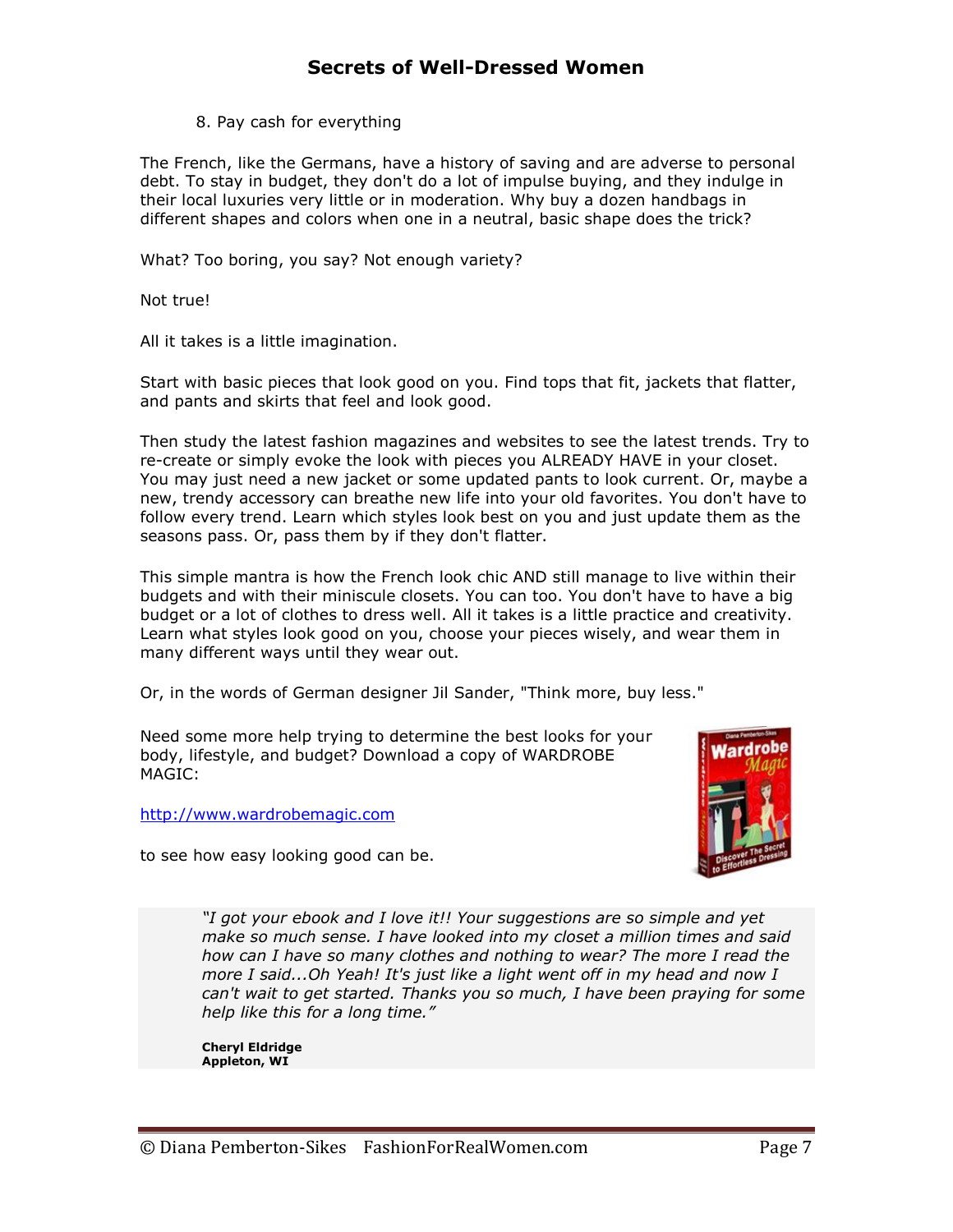# <span id="page-7-0"></span>*Fashion Designer Basics*

There's an old "I Love Lucy" episode where the Ricardos and the Mertzes are in Paris. Lucy, upon attending a Jacques Marcel runway show, decides she HAS to have a Marcel dress. Ricky tells her no, that it's too expensive. She goes on a hunger strike and Ricky caves - until he finds out that Ethel has been sneaking Lucy food all along. In revenge, Ricky and Fred present their wives with dresses made from potato sacks and hats made from horse feedbags and tell them that they were made by Jacques Marcel. The girls proudly wear them around Paris -- until they run into the designer at a café and Ricky tells the truth. Embarrassed, the women destroy the outfits. The episode ends with Marcel copying the designs and using them in his next collection. [BarbieCollector.com](http://www.barbiecollector.com/showcase/product.asp?product_id=1001854&series_id=150054)



I mention this because the message in that episode is still as true today as it was fifty years ago: some women will wear ANYTHING, so long as they think it's designer. They're easily seduced by labels and blindly follow along without a second thought to appropriateness or appearances.

I certainly hope you're not one of them. If you're a long-time reader of this ezine, you know it's not the name on the *inside* that marks you as being well-dressed; it's how you present the clothes on the *outside* that delivers the final verdict. That's why some people can stop traffic in \$40 worth of clothes from Walmart while others languish like wallflowers in \$4,000 worth of designer apparel. It's also while some women who rely on a designer scarf or handbag to upgrade their sloppy jeans or sweat suits look about as foolish as Lucy and Ethel did strutting around Paris in potato sacks and feedbags.

So how can you increase your designer savvy if you happen to like labels? By studying the different design houses and finding the brands that work best for you.

Let's start with a couple of definitions:

\* **COUTURE** (koo TOOR) is the French word for "sewing." Couture clothes are those that are fitted and sewn specifically for a client, often requiring several fittings for an exacting fit. The clothes may be specifically designed for the client, such as a one-of-a-kind wedding dress or a one-of-a-kind red carpet ensemble, or they may be part of a designer's couture collection, which are the pieces the designer shows that are available for custom fit.

Couture is also known as made-to-measure or bespoke (British).

\* **READY-TO-WEAR,** or *prêt-à-porter* (prêt a poor TAY) is designer apparel that's made ready-to-wear in standard sizes and sold through boutiques, better department stores, mail order, and online. While consumers can have pieces tailored to fit after purchase, customization is not included in the cost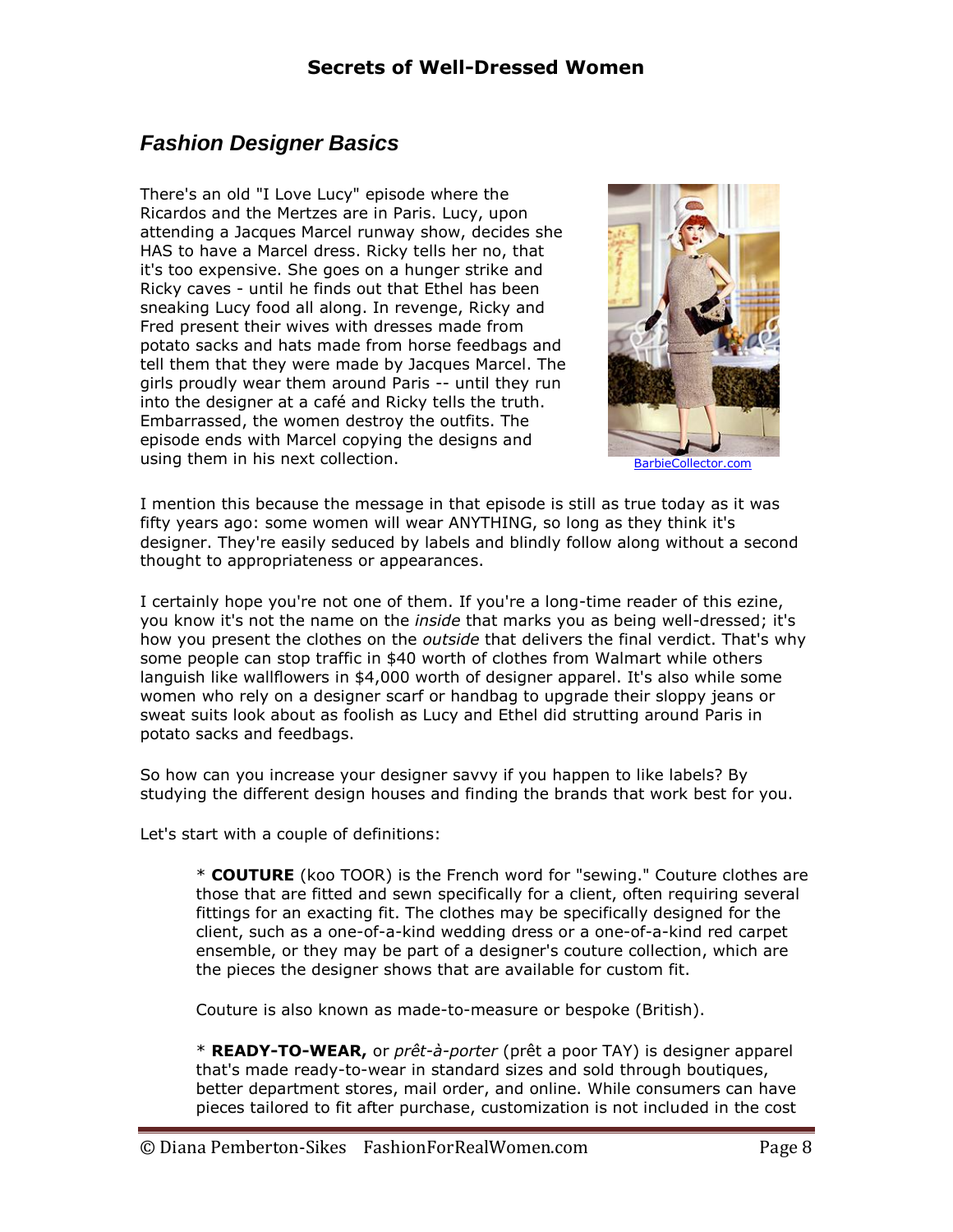of ready-to-wear apparel. When people speak of designer brands, they're most often referring to ready-to-wear.

So now that you know the difference between the two terms, let's take a quick look at the design philosophies of different countries:

**ITALIAN** designers have a long history of producing fine leather goods -- and of lovingly showcasing the human form. If you have a dynamite figure and want your clothes to reflect that, Italian designers like Armani, Versace, Prada, Ferragamo, etc., can help you meet your goal.

**FRENCH** designers have been trendsetters for centuries and you'll find both classic and avant-garde designs here. Whether you seek the eternal chic of Chanel, Yves Saint Lauren, or Valentino - or something a bit more cutting edge from, say, Balenciaga or Christian Lacroix -- you can find your fashion fix in Paris.

**BRITISH** designers have a long tradition of producing classic silhouettes in sumptuous fabrics with an eye towards fit and finish. A visit to Savile Row will prove just how exacting their standards can be. But it's not all pomp and circumstance. From the country that gave us both James Bond AND the mini-skirt, you can find updated classics by brands like Burberry or Julien Macdonald - or go totally wild with the likes of Vivienne Westwood or Zandra Rhodes. The choice is yours.

**AMERICAN** designers made a name for themselves in the 1940's with quality sportswear, and it's a tradition that continues today with designers like Ralph Lauren and Anne Klein. But we're not just about leisure time. From the "ladies who lunch" in Carolina Herrera and Oscar de la Renta to the ladies who work in Donna Karan and Michael Kors, to the "of the moment designs" by Marc Jacobs and Proenza Schouler, we have a little something for everyone. Take your pick.

**AUSTRALIAN** designers, like American designers, tend to lean towards the comfortable but fashionable instead of just fashion for fashion's sake. Want contemporary style but comfortable clothes? Try Lisa Ho, Saba, or Collette Dinnigan on for size.

As you can see, there's a lot out there -- because not all designers create with the same person in mind. Some houses excel in fine apparel, while others prefer contemporary or sportswear lines. So don't assume that just because your neighbor, friend, or sister bought a certain brand that you should buy that brand too. Everyone's different. Every design house is different. You need to buy based on how the designs suit YOU. Not the other way around.

So if you intend to spend your hard-earned money on luxury brands, take a little time to find the designers who create with you in mind. Don't be swayed by the label on the inside; buy for the look it gives you on the outside. Don't be another Lucy in a potato sack; instead, be a connoisseur of style.



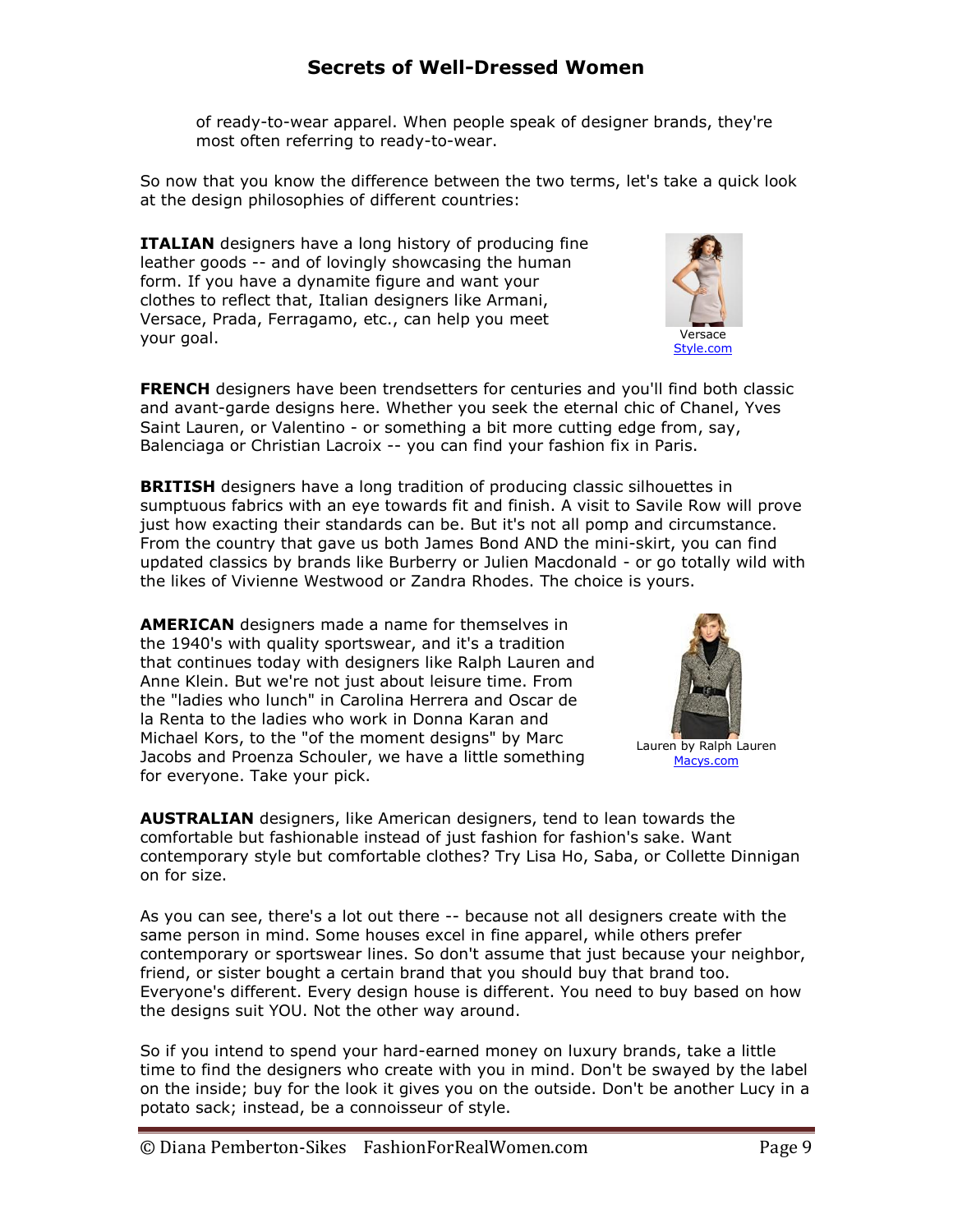## <span id="page-9-0"></span>*Dressing the "Non-Standard" Body*

What can you do if you aren't an "average" size? What choices do you have if you're small, tall, petite, or plus size, and every clothes-shopping trip you take becomes an exercise in frustration?

For starters, don't give up!



Just because nothing in the stores seems to be made with you in mind doesn't mean that you can't find what you need. You just have to understand a few basic tenets before you head off to the mall or start clicking away online, including:

#### **1. Most Retailers Only Stock Regular Sizes**

The fashion industry offers the largest bulk of its merchandise in "standard sizes," which includes Misses sizes 4-14, for women 5'4" to 5'8" in height (European sizes 34-44 and 1.6256-1.7272 m). Because SO many women fit these parameters, this is the largest target market of ready-to-wear apparel.

If you don't fit these categories, your choices are considerably reduced, but not nonexistent. You just can't go into a regular, brand-name clothing store and expect to find your non-standard size. If you DO find what you need, consider yourself lucky. Otherwise, head for specialty clothing stores that offer merchandise designed with you in mind.

Some online options include:

#### **PETITE**

- **Petite Sophisticate** [http://www.petitesophisticate.com](http://www.petitesophisticate.com/)
- **The Petite Wardrobe** [http://thepetitewardrobe.com](http://thepetitewardrobe.com/)
- **Talbot's Petites** [http://www.talbots.com](http://www.talbots.com/)

#### **TALL**

- **Column Clothing** [http://www.columnclothing.com](http://www.columnclothing.com/)
- **Tall Classics** [http://www.tallclassics.com](http://www.tallclassics.com/)
- **Tall Women's Clothing** [http://www.tallwomensclothing.com](http://www.tallwomensclothing.com/)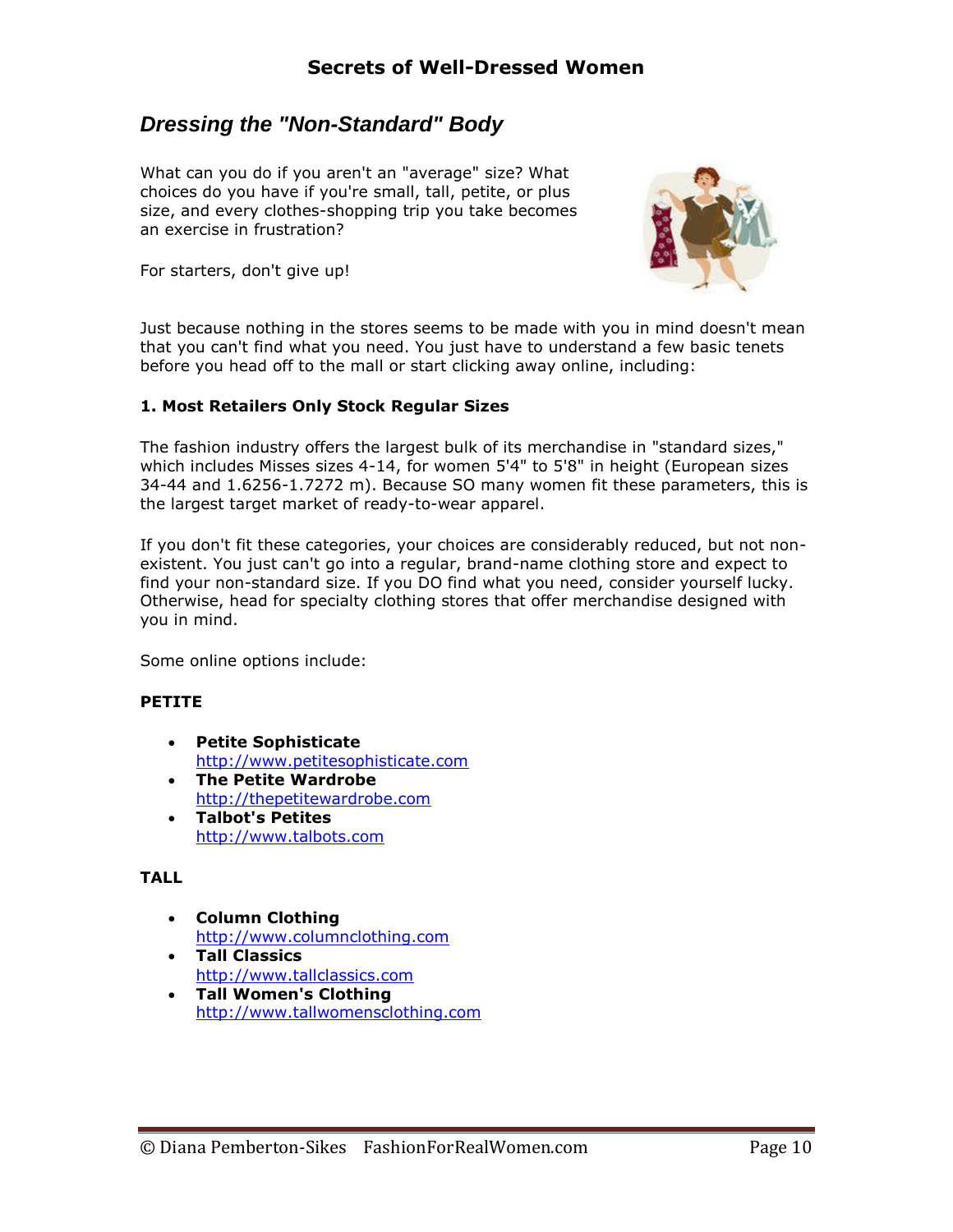#### **WOMEN'S**

- **Catherine's** [http://www.catherines.com](http://www.catherines.com/)
- **Elisabeth** [http://www.elisabeth.com](http://www.elisabeth.com/)
- **Zaftique** <http://www.zaftique.com/>

#### **2. Come to Grips with Your Body**

Have a large bust but small hips? Have large hips but no bust? Need one size on top and another on the bottom?

Identify the parts you like and the parts you don't, then get busy "accentuating the positive" instead of lamenting over the negative. It's a much better use of your time and with a little practice, you may be able to fool others into thinking you have a better body than you do.

How?

#### **3. Learn Some Sleight-of-Hand Tricks**

You can appear larger or smaller depending on what kinds of clothes you choose. Some elements to consider include:

*Lines*

Horizontal lines or details on a garment will make you look wider; vertical lines or will make you look taller and thinner.

#### *Color*

Light colors will make you look larger; dark colors will make you look smaller.

#### *Texture*

Smooth textures make you appear smaller; chunky or shiny textures add bulk and will make you look bigger.

#### **4. Experiment with Different Elements**

Once you find clothes that fit your shape and size, try experimenting with different clothing elements to bring about the desired effect.

For example,

*If You're Heavy...*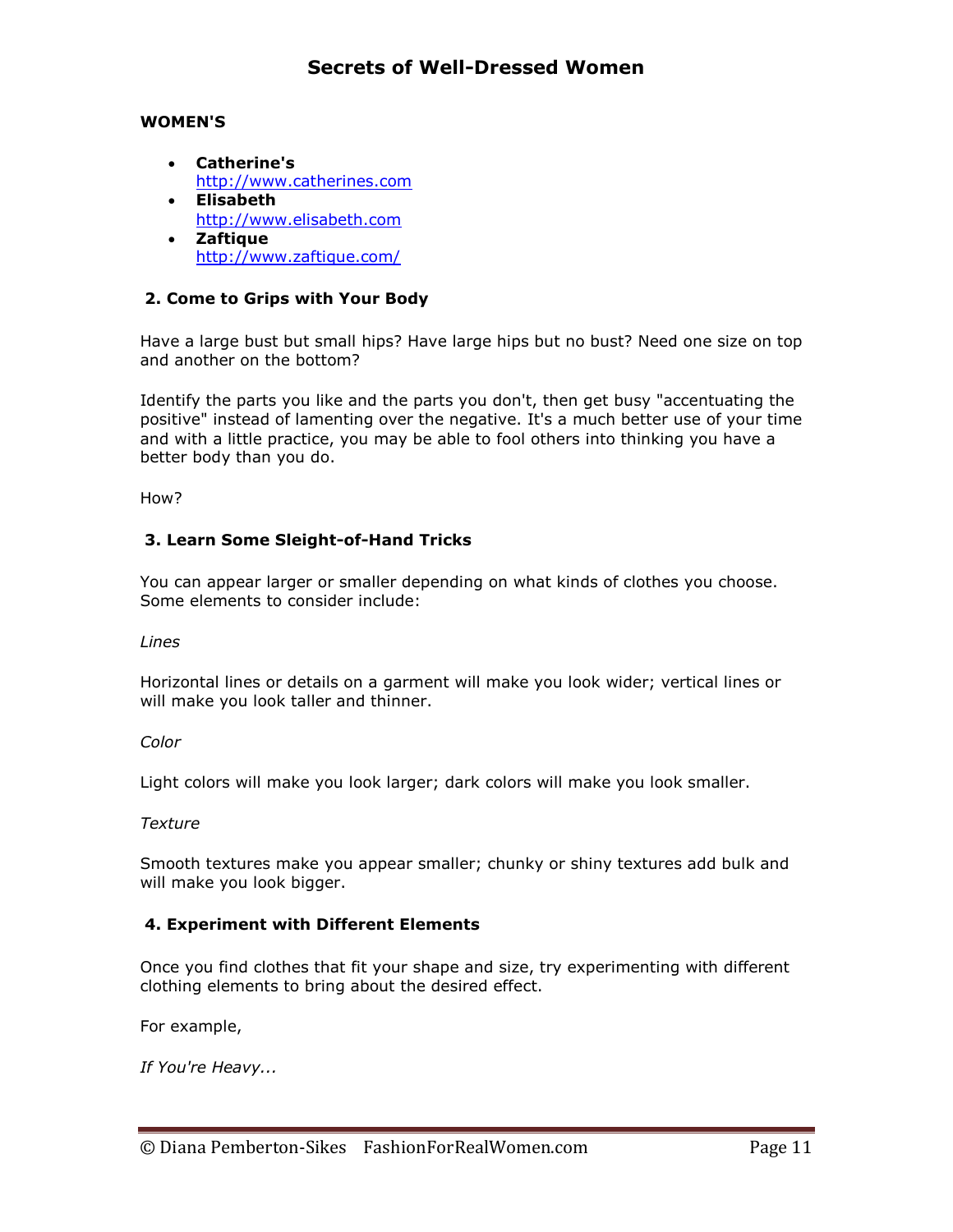- Try adding a long beaded necklace or pendant to your ensemble to give you a slenderizing vertical line.
- Avoid clothes that add visual bulk, like chunky sweaters, horizontal stripes, or light-colored fabrics.
- Opt for monochromatic looks, blending colors from head to toe. [Coldwater Creek](http://click.linksynergy.com/fs-bin/click?id=vMQkE6mhmt8&offerid=29237.10000005&type=3&subid=0)

*Or, If You're Very Thin ...*

- Use gathers and soft fullness to visually add pounds.
- Use multiple layers to create fullness and interest.
- Wear contrasting colors on top and bottom.





See how easy this is?

Once you come to grips with your body and realize that if you wear a non-standard size, then you're probably going to have to buy clothes from specialty retailers, your clothes-hunting duties become a lot less frustrating.

Make a list of stores where you know you can find clothes that fit, and stick with them. Ask for recommendations from family and friends. Go online and look around.

Then, experiment to find what looks best on you. With a little practice and determination, you'll soon learn what kinds of clothes look best AND where you can regularly find them.

Instead of an exercise in frustration, it could become a modern-day treasure hunt.

Want some other suggestions for dressing the plus size body? Download a copy of my seminar, **Plus Size Style: A Woman-Size Guide to Looking Great**:

<http://www.fashionforrealwomen.com/plussize>



*"Yes, I've been able to download the PLUS SIZE STYLE and I must tell you that I think, once again, that you have shown a great understanding not only for fashion but for the needs of women who don't meet the "ideal" figure, as it is portrayed in today's media or in fact today's world. Combined with lots of common sense and worded in such a way that you are "talking with" rather than "at" a person, makes for an informative yet encouraging document, and I commend you for it."*

**Rosemary Parry-Brock Boronia, Victoria, Australia**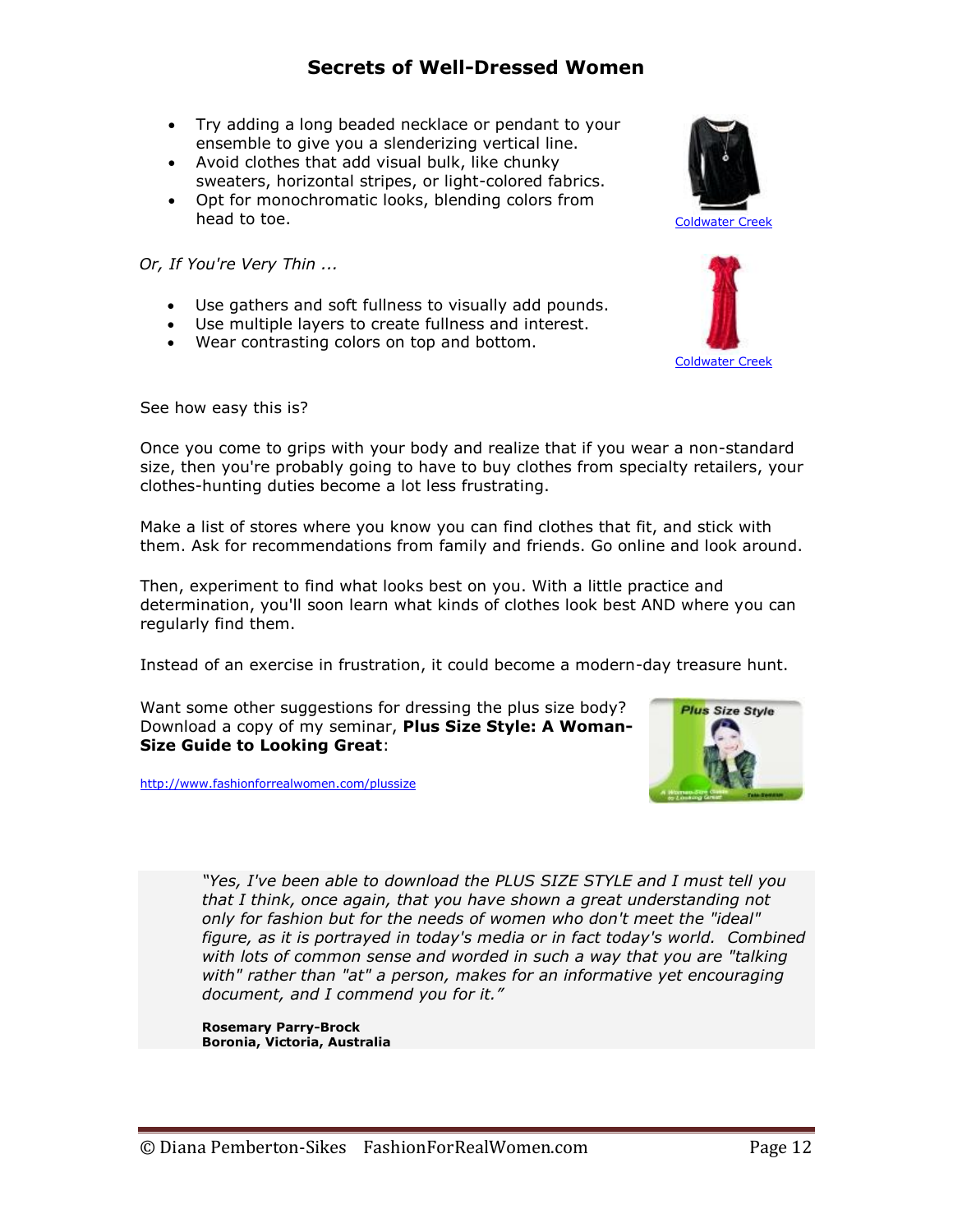# <span id="page-12-0"></span>*How to Be Fashionable at Any Age*

With so many designers and trends targeting the svelte body of the twentysomething, is it possible to look fashionable as the years pass and your body begins to tell the tale?

#### Absolutely!

In fact, with a little ingenuity and sleigh-of-hand, it's easy to be fashionable *and* stylish regardless of how many candles are on your birthday cake.

Now let's be frank: unless you work out religiously, you probably don't have the same body at 40, 50, or 60 that you did at 25. Time, gravity, and pregnancy all take their toll on the female body, as does menopause. And when you mix a mature body with fashions obviously made for a younger person, it can lead to self-doubt, frustration, and confusion.

But it doesn't have to be that way. Getting older also means getting wiser, and like a fine bottle of wine, you're improving with age. So you don't have the same body as those twenty-somethings you see in magazines or on TV. So what? Would you REALLY trade everything you've learned since your twenties for the body you had back then? Probably no sooner than you'd like to re-live puberty, thank you very much.

So how can you be fashionable *without* wearing all those body-conscious clothes so en vogue these days? By remembering the "3 C's" when you dress: clean, classic, and coverage.

#### **CLEAN**

Clean lines create a clean silhouette which makes the body appear more youthful by skimming the trouble spots instead of calling attention to them. Complicated cuts, seams, and details usually call for a killer body to pull off, so if you haven't got it, steer clear of those styles.



#### **CLASSIC**

Classic styles are called classic because they remain in style year after year. Why? Because they look good on so many bodies! Sheathes, A-line skirts, flat front pants - all tend to flatter a variety of shapes. What's more, because they remain in style year after year, classics are easier on the budget than trends. The contract of the contract of the chadwicks.com chadwicks.com

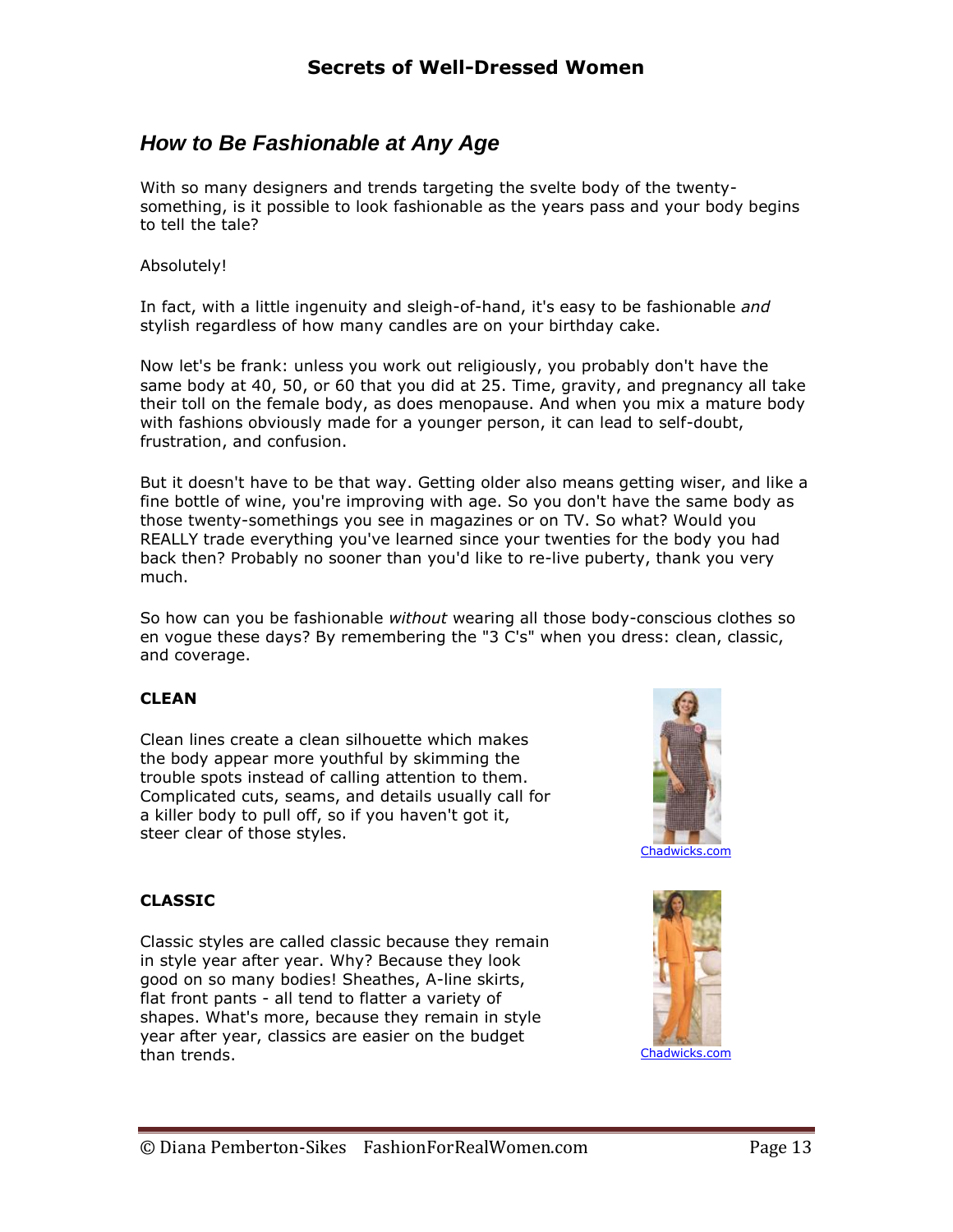#### **COVERAGE**

Covering appropriately is the key to aging gracefully. If your upper arms, thighs, and décolletage have all seen better days, it's time to cover them up a bit instead of sharing the wear-and-tear with the world. Now I'm not talking about draping yourself in a tent for the rest of your life. Far from it. I'm talking about wearing short sleeves instead of going sleeveless, Capris instead of shorts, and modest necklines instead of plunging necklines.







Instead of this -- Try this Or instead of this -- -- how about this?



Now I know that covering up the parts that used to turn heads and draw envy can be tough to take for some women. Which is precisely why beautiful jewelry and fine fabrics are the revenge tools of choice for many well-dressed mature women.

So your bustline isn't as perky as your twenty-something daughter or granddaughter. So what? Add a beautiful necklace and draw envious glances from women of all ages. Don't have the same backside you did as a teen? Encase it in a fine fabric and see how many men go out of the way to hold the door open for you. People will look where you focus their attention, so use that knowledge to redirect their interest to the parts you want them to see.

Or, as actress Cybil Shepard once said, "I like to flaunt what I have left."

Don't flip through fashion magazines and bemoan the fact that you don't look like the models. Instead, look at the various fashion elements to determine what will and won't work for you. Are printed scarves all the rage this year? Grab a few and be trendy. Are mini skirts the style of choice? Pass and bank your money.

See how easy this is?

"A woman has the age she deserves," Coco Chanel once said. You don't have to go under cover and dress "like a little old lady" just because that's what your mother or grandmother did. You're your own person.

If you remember to dress in clean lines and classic styles and cover appropriately, you can still be fashionable - AND draw long, lingering glances from handsome men - - whatever your age. And if THAT doesn't make you feel like a blushing girl again, then honey, nothing I can say will!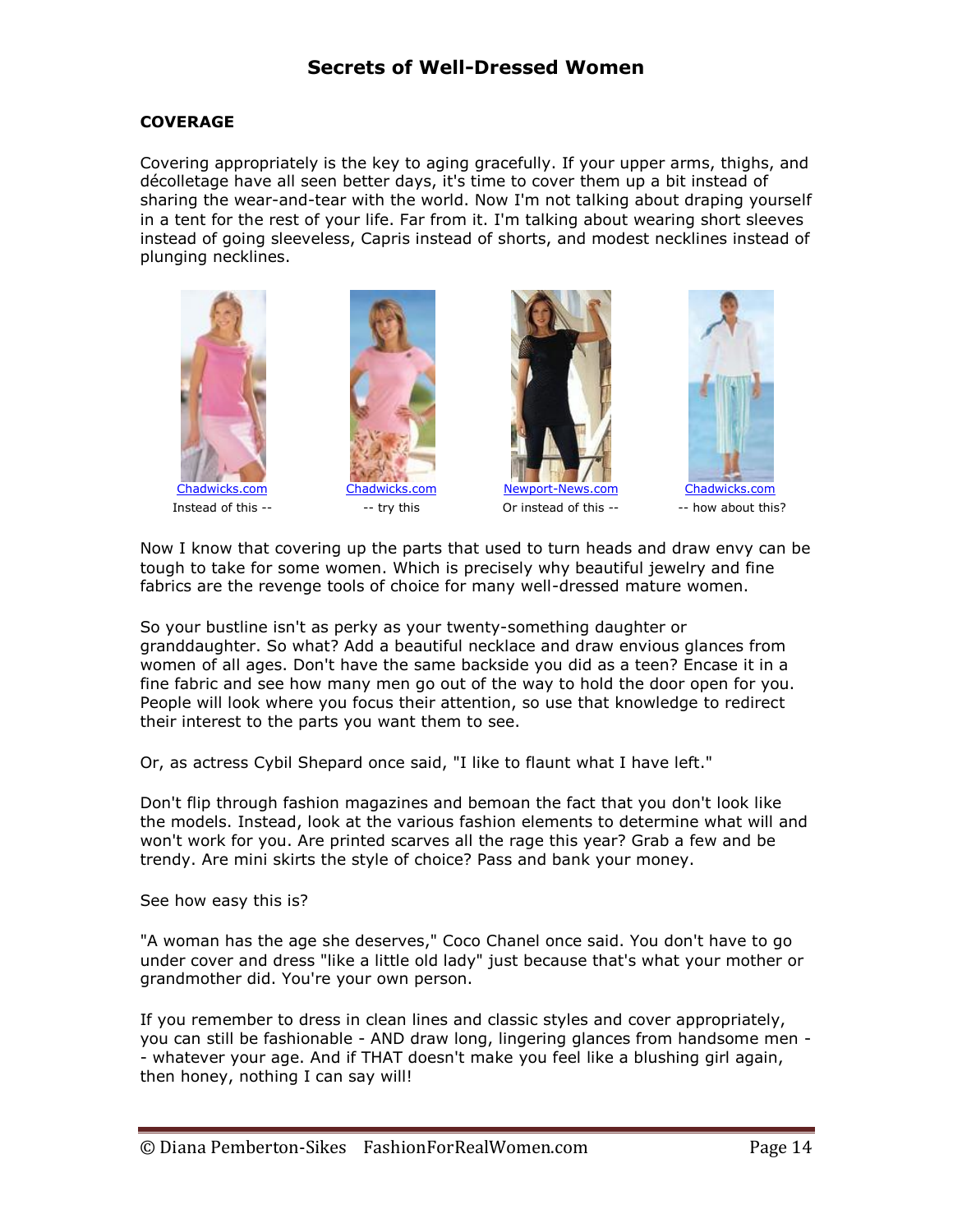Need some other ideas for maintaining a youthful appearance? Download a copy of the AGELESS STYLE seminar at:

<http://www.fashionforrealwomen.com/ageless>



to see how easy looking great at any age can be.

*"I just finished listening to your seminar on Ageless Beauty. It contained exactly the type of information I've been looking for. I'm 55 and struggling to look as young as possible for all sorts of occasions. It's been particularly difficult since I work at Nordstrom and the Encore department (my size) sells almost exclusively bare sleeveless dresses, no jackets to cover the shoulders or arms. Tops are often baby doll style making many of us look pregnant. I'm searching other stores for appropriate classic clothing in plus sizes, and it's fun and a challenge. Can't wait to read your [Wardrobe Magic](http://www.wardrobemagic.com/) book."*

**Denise Ottie Alexandria, VA**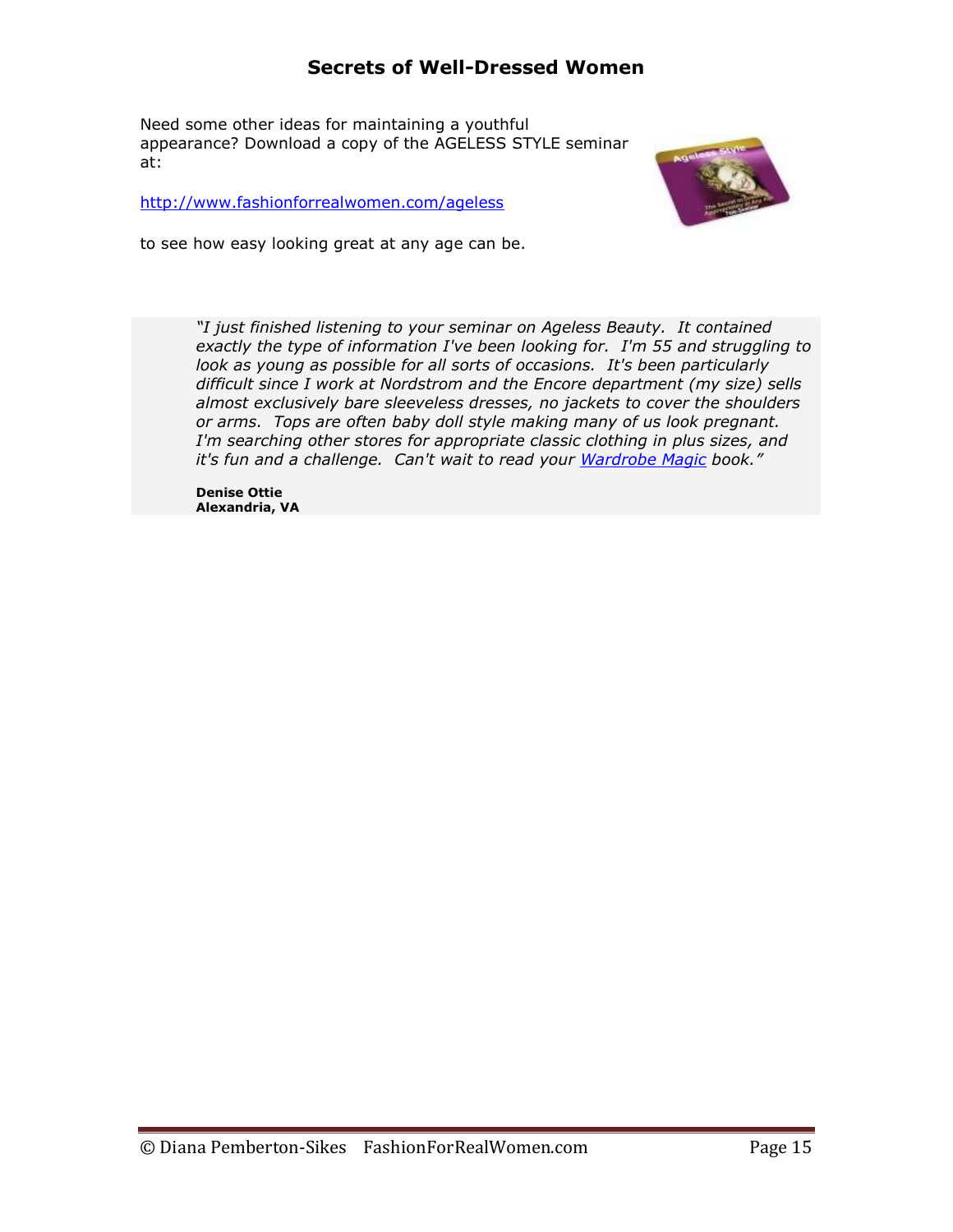# <span id="page-15-0"></span>**Accessorizing**

## <span id="page-15-1"></span>*Are Your Accessories "In the Mood?"*

Over the weekend I happened to catch a popular actress promoting her latest movie on one of the morning talk shows. Since this woman happens to be an A-lister known for her fashion sense, I was a little surprised to see what she was wearing: a sleeveless floral print silk dress - and black leather boots.

Now I know this flimsy sleeveless top/leather boot combination is gaining in popularity. I've seen it several times in recent months and cringe every time because frankly, the aesthetic just doesn't work. In the actress' case, her whole ensemble smacked of an ignorance that I thought her well beyond, given her fashion icon status.

So what was wrong with it?

A couple of things:

1. While it happened to be relatively warm that day, it was still early March, which means that technically, it's still winter (she was also in New York). The boots fit the season; the dress did not.

2. Filmy sleeveless tops require skimpy shoes (like sandals or sling backs) for visual balance. Boots require weighty sleeved tops for balance.



LaRedoute.com

Bare upper arms + heavy footwear and covered lower leg ISN'T visually balanced



Bare upper arms + light footwear and bare lower legs IS visually balanced



Covered upper arms + heavy footwear and covered lower legs IS

visually balanced

3. Leather boots and silk florals don't have the same mood; leather boots call for heavier, more casual fabric; a silk dress requires lighter, more formal footwear.

Now true, this is kind of advanced stuff if you've never given the matter much thought before. But if you've ever seen someone dressed in a combination that just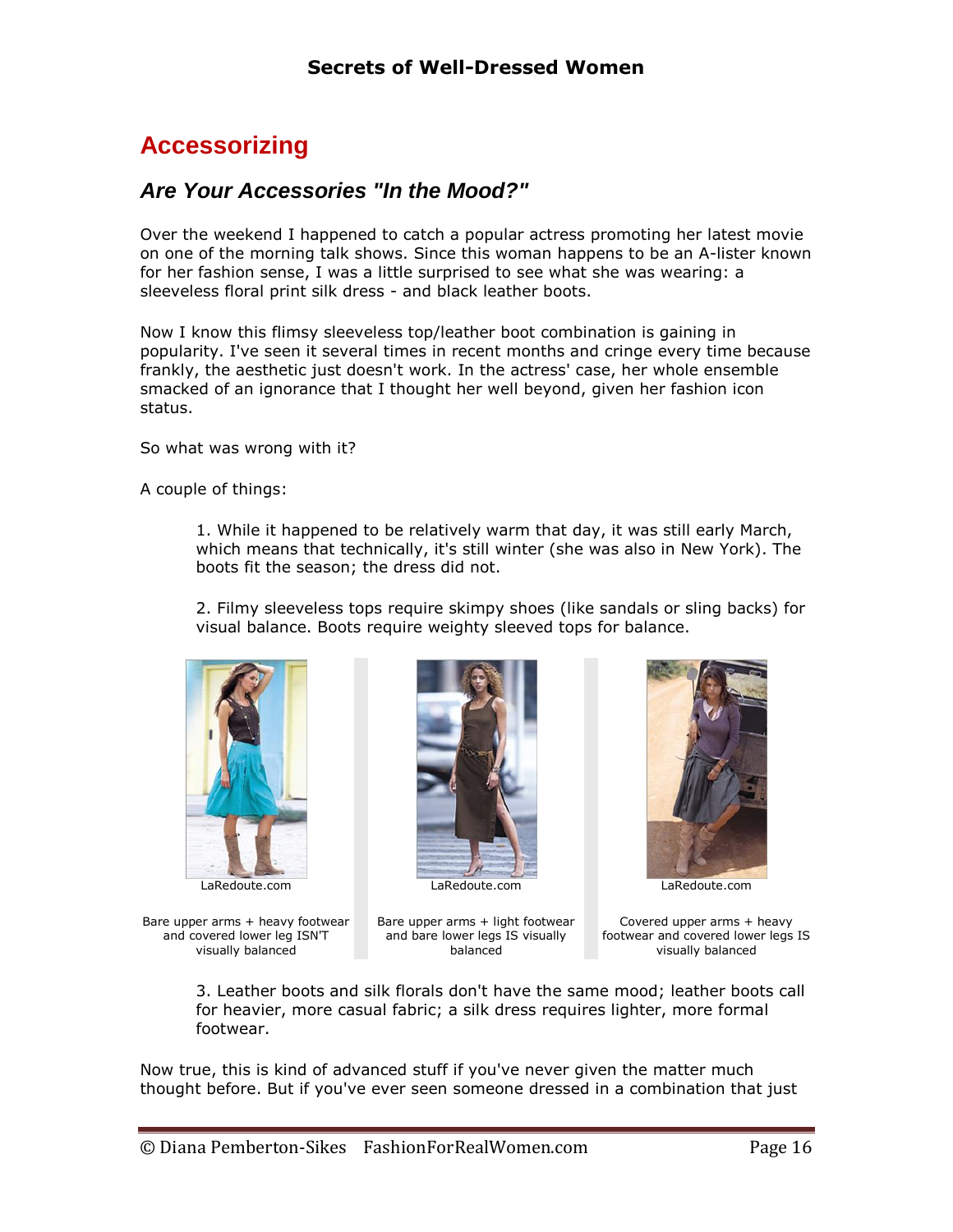missed the mark for some reason, chances are the accessories didn't match either the season or the mood of the garment.

Here are a couple of combinations I've seen recently that further demonstrate this type of mismatch:

*Problem:* Summer floral dress, sandals, dark felt hat *Solution:* Swap the felt hat (cool weather) for a straw hat (warm weather).

**Problem:** Fine lace top, chunky turquoise jewelry *Solution:* Swap the chunky jewelry for finer, more delicate jewelry to match the mood of the top.

*Problem:* Cable knit sweater, jeans, flip flops *Solution:* Swap the flip flops for closed toe, cool weather footwear. P.S. Unless you live in the tropics, flip flops are NOT year 'round shoes.

**Problem:** Evening gown, strappy sandals, leather shoulder bag (I saw this on the red carpet at the Oscars a few weeks ago) *Solution:* Swap the shoulder bag for an evening clutch or min-audière.

**Problem:** Business suit, pumps, quilted flower tote *Solution:* Swap the fabric tote for a leather handbag, tote, or briefcase. The quilted tote is too casual for the formal business attire.

See how this works?

Once you understand a little bit about clothing, materials, and levels of formality, flagrant violations all but leap out at you. Now true, there are no fashion police any more (do an online search for sumptuary laws to learn more), but there are still basic fashion tenets that, when followed, offer a pleasing aesthetic. When not followed, they give you a "what's wrong with this picture?" effect.

It's kind of like having people over for dinner and serving spaghetti, meatballs, and sauerkraut. Or barbecued chicken, potato salad, and escargot. How about egg rolls, won ton soup, and grits? What? Those combinations have you puckering your face in horror? That's because taste-wise, they just don't go together.

Neither do sleeveless tops and boots or evening gowns and shoulder bags.

Our favorite food combinations are the result of thousands of years of cooking trial-and-error to determine which types of foods and seasonings compliment each other. The same is true with clothing and accessories. When you match your accessories to the color, fabric, season, and mood of your garments, you get a satisfying aesthetic. When you don't, you get people furrowing their brows at the combination, or worse yet, "dissing" your clothing ignorance.

> The belt and slides coordinate with each other and the mood of the garment. LaRedoute.com

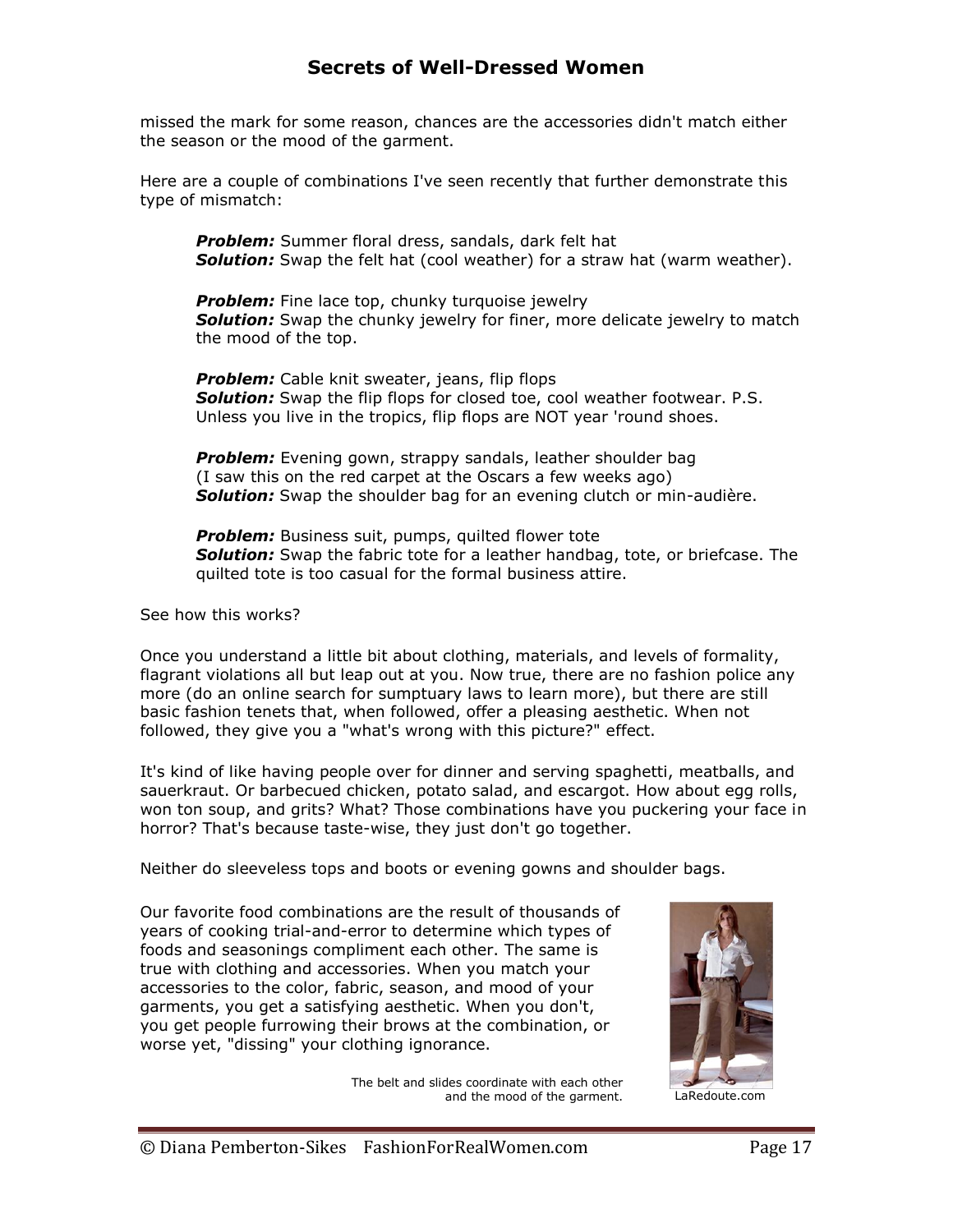So don't just slap on accessories without a second thought. Take the time to consider how well the pieces really work together. Do they compliment your ensemble, adding just the right "seasoning?" Or, like a scruffy bag worn with a sharp suit, do they give you that "spaghetti and sauerkraut" effect?

Think BEFORE you accessorize. It's the easiest way to polish your look - or ruin it completely. The choice is yours.

Need some other tips on how to accessorize? Download a copy of ACCESSORY MAGIC to see how easily you can use accessories to define your style and stretch your budget.

[www.AccessoryMagic.com](http://www.accessorymagic.com/)



*"Yes, I was able to download ACCESSORY MAGIC without any problems thank you. I must congratulate you on publishing such an informative book. While I am still in the process of reading it, it has already made me look a lot more closely at many of the accessories I have owned for years but never really used to their full potential. I believe that ACCESSORY MAGIC AND WARDROBE MAGIC are invaluable and essential resources for every woman. Thank you, Diana."*

**Judy Salter Hamilton, New Zealand**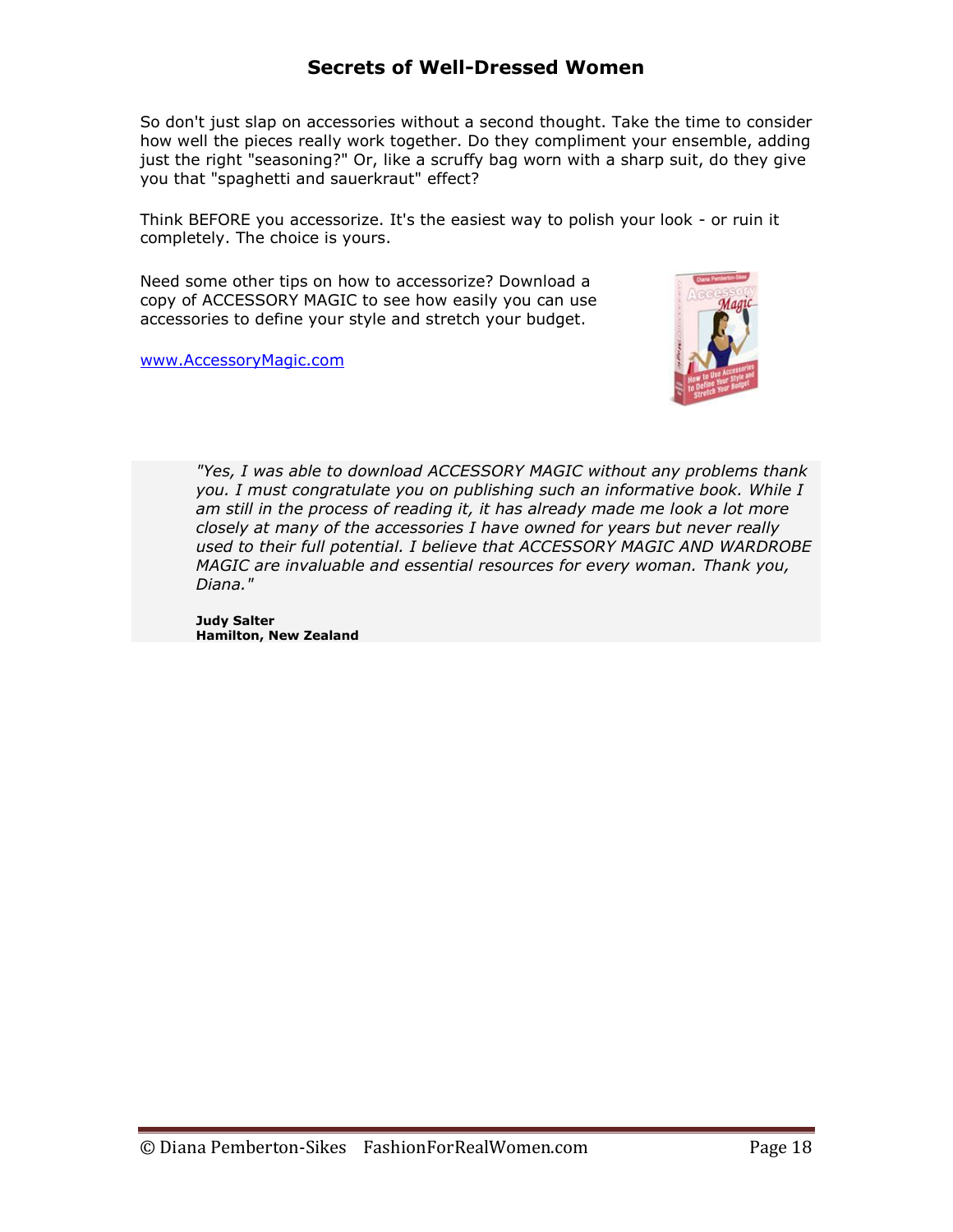# <span id="page-18-0"></span>**Business Attire**

# <span id="page-18-1"></span>*How to Use Clothing to Establish Your Authority*

Have you ever found yourself in a situation where you thought you'd be taken seriously, but weren't? Like during a business meeting, in the classroom, at a community event, or in some other setting in which you were playing a prominent role? You went in thinking you'd make an impact, but then received either a tepid reception or were outright ignored. When all was said and done, you were left scratching your head, wondering what went wrong.

#### Sound familiar?

If so, you're not alone. I've seen both men and women step in front of a group of people to teach, preach, demonstrate, or debate, only to be overlooked or dismissed. And almost every time, it was because of what they were wearing.

Or rather, what they weren't wearing: authority pieces.

Authority pieces are clothing items that establish credibility and point to your aptitude and include key elements like collars, sleeves, and jackets in firm fabrics and neutral colors. Authority pieces lend substance, then instantly fade into the background to allow your audience to focus on your words or abilities. With them, you're viewed as competent enough to command attention; without them, you're not. In fact, you may even be ridiculed or overlooked, depending on the situation.

Judith Rasband of the [Conselle Institute](http://www.conselle.com/) was the first to describe these "power pieces." Let's look at them in a little more detail:

#### **Collar**

Since collars go around the neck, collared shirts and tops are generally among the most modest of garments. They cover up the torso, framing and forcing attention to the face. Collars have long been part of the well mannered person's wardrobe, and are still required today on private golf courses, polo fields, and in traditional business settings. LaRedoute.com



[LaRedoute.com](http://clickserve.cc-dt.com/link/click?lid=41000000009337432)

Attention goes right to Attention lingers on the neck and face

bustline and waist

#### **Sleeves**

The more skin you show, the less formal it becomes, and sleeves are no exception. While killer biceps might earn you respect at the gym, they'll pull attention away from your words (and perhaps draw envy) just about everywhere else. If you keep your upper arms covered, you'll have a better chance of keeping attention on your face.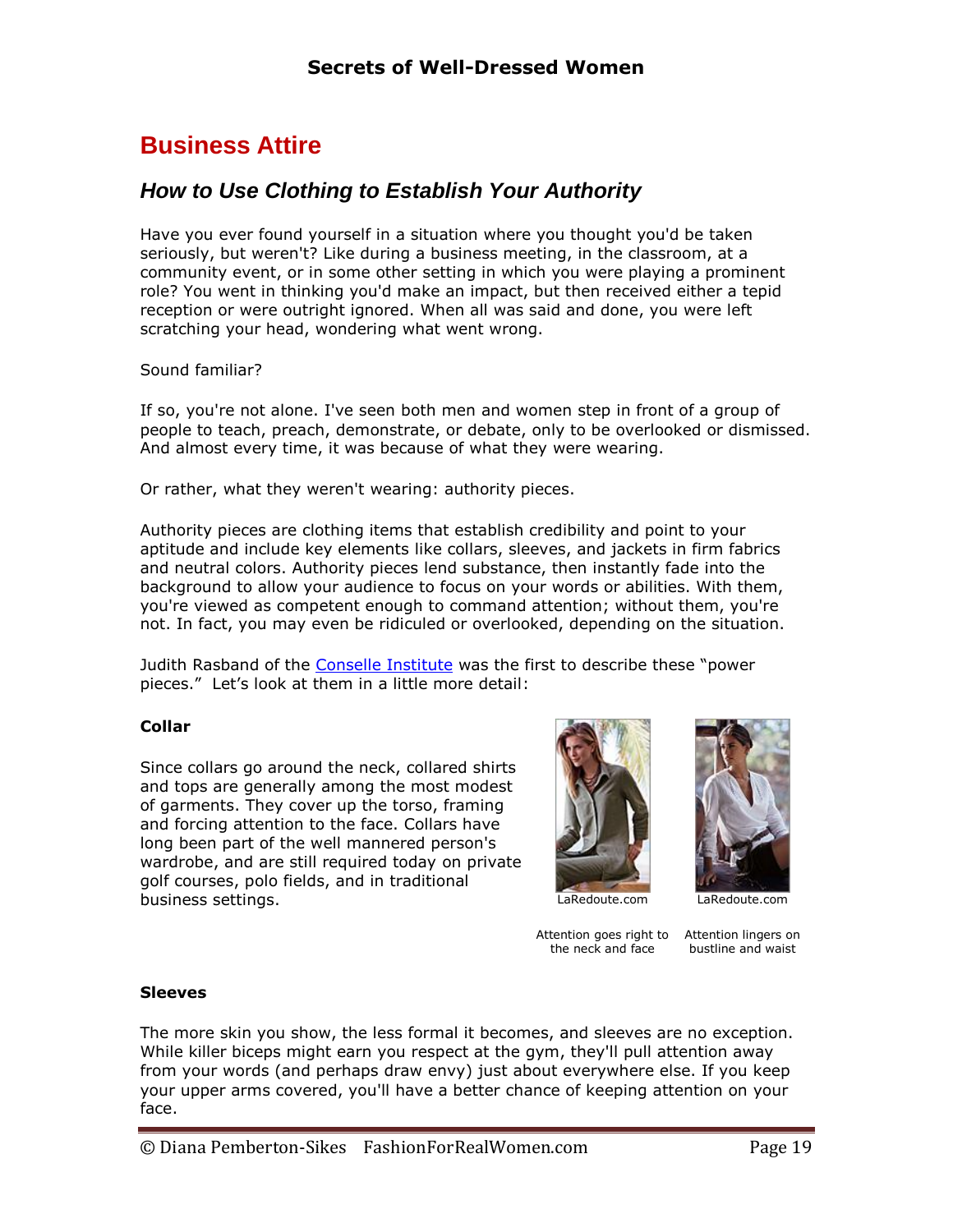#### **Jacket**

Jackets have been a part of the effective business wardrobe for nearly five hundred years with good reason: they command respect like no other garment. Whether you wear a power suit every day or wouldn't be caught dead in one, make sure your basic wardrobe includes one classically-styled jacket that you can put on any time you want to add gravitas, like meetings, presentations, semiformal dinners, or even funerals. Whether you wear it over an expensive skirt or a t-shirt and jeans, a jacket has impact. Remember that.



**Classic Skirt or Trousers**

A basic A-line or pencil skirt in a neutral color that fits you properly can take you just about anywhere in the world you need to go, like a business meeting, a school board meeting, the ballet, or a bar mitzvah. A pair of neutral-colored classically styled trousers will do the same. They both offer simple silhouettes that cover appropriately.

#### **Firm Fabrics**

Firm fabrics like cotton, wool, ramie, and rayon lend substance to your apparel and to your silhouette. Clothes that hold their shape without being too sheer or too fussy will help reinforce your no-nonsense agenda.

#### **Neutral Tones**

Navy, black, brown, red, gray, and tan tend to draw more favorable responses from audiences than most other colors. Call them boring, call them uninspired, but they're still tops in winning people over.

What? You want to shock 'em with your hot pink suit? You probably will, and they'll talk about it for weeks to come. But they probably won't remember a word you said. So bear that in mind before you search high and low for a shocking pair of pink shoes to match.



Lew-Magram.com

If you want to be seen as an authority figure in your work, church, or community, you need to dress the part - especially if you don't have a commanding voice or presence to help you reach your goal. True, you may sometimes find yourself in impromptu leadership situations where you won't have time to plan your apparel, but when you do have that luxury, make good use of it. Choose simple, classic pieces that offer good coverage and force attention to your face so that others will heed your words. It's the easiest way to be taken seriously.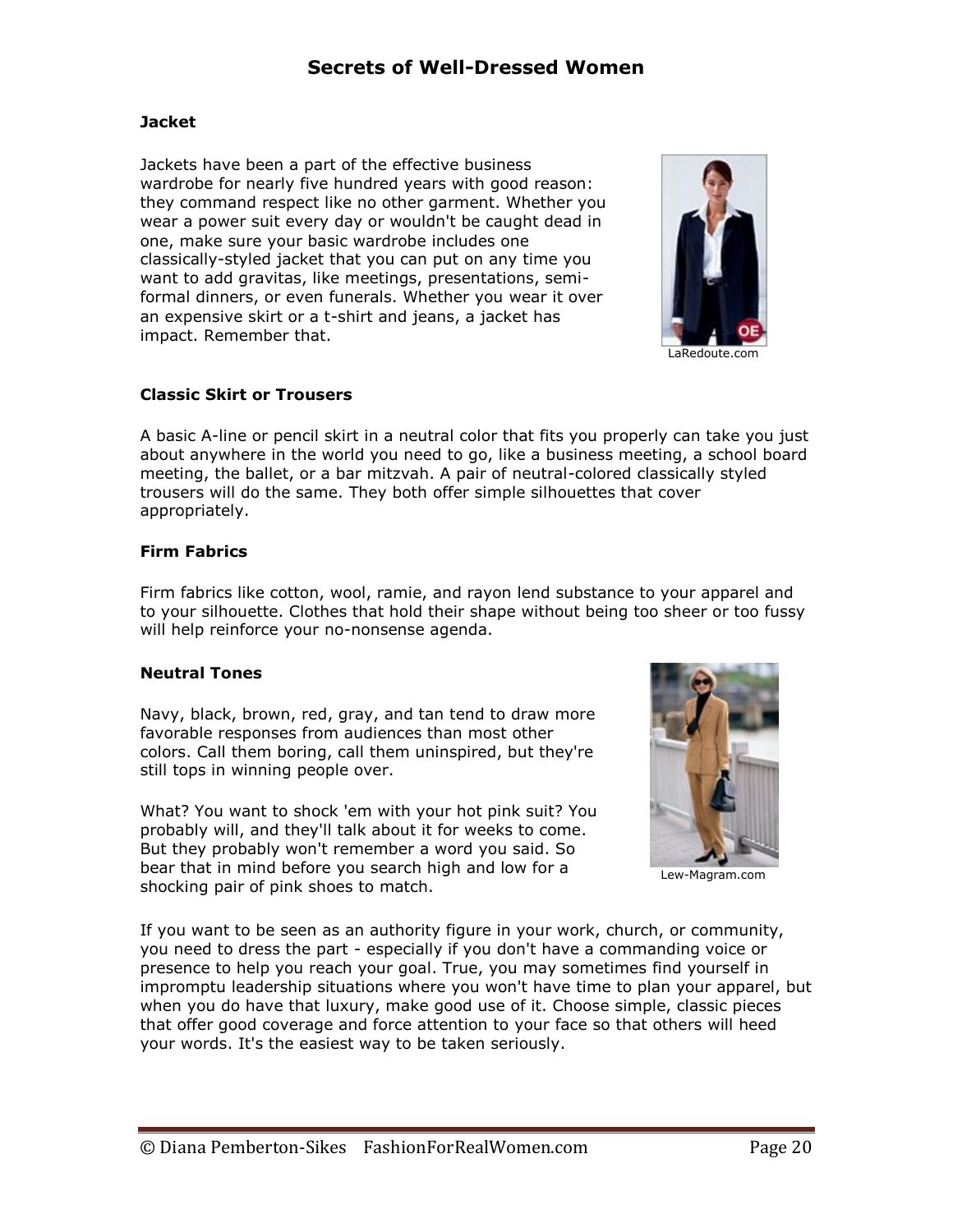Want some other guidelines for how to use your clothing to ensure success? Download a copy of *Business Wear Magic*

[http://www.BusinessWearMagic.com](http://www.businesswearmagic.com/)

to see how easy dressing appropriately for business can be - whatever industry you happen to be in.



"*I just wanted to let you know that your information is so inspiring to me. Dressing for success is very important to me. I have developed a workshop to aid low income women. My research has come from many resources, but your information covers everything!!!"*

**Connie Mason Florence, South Carolina**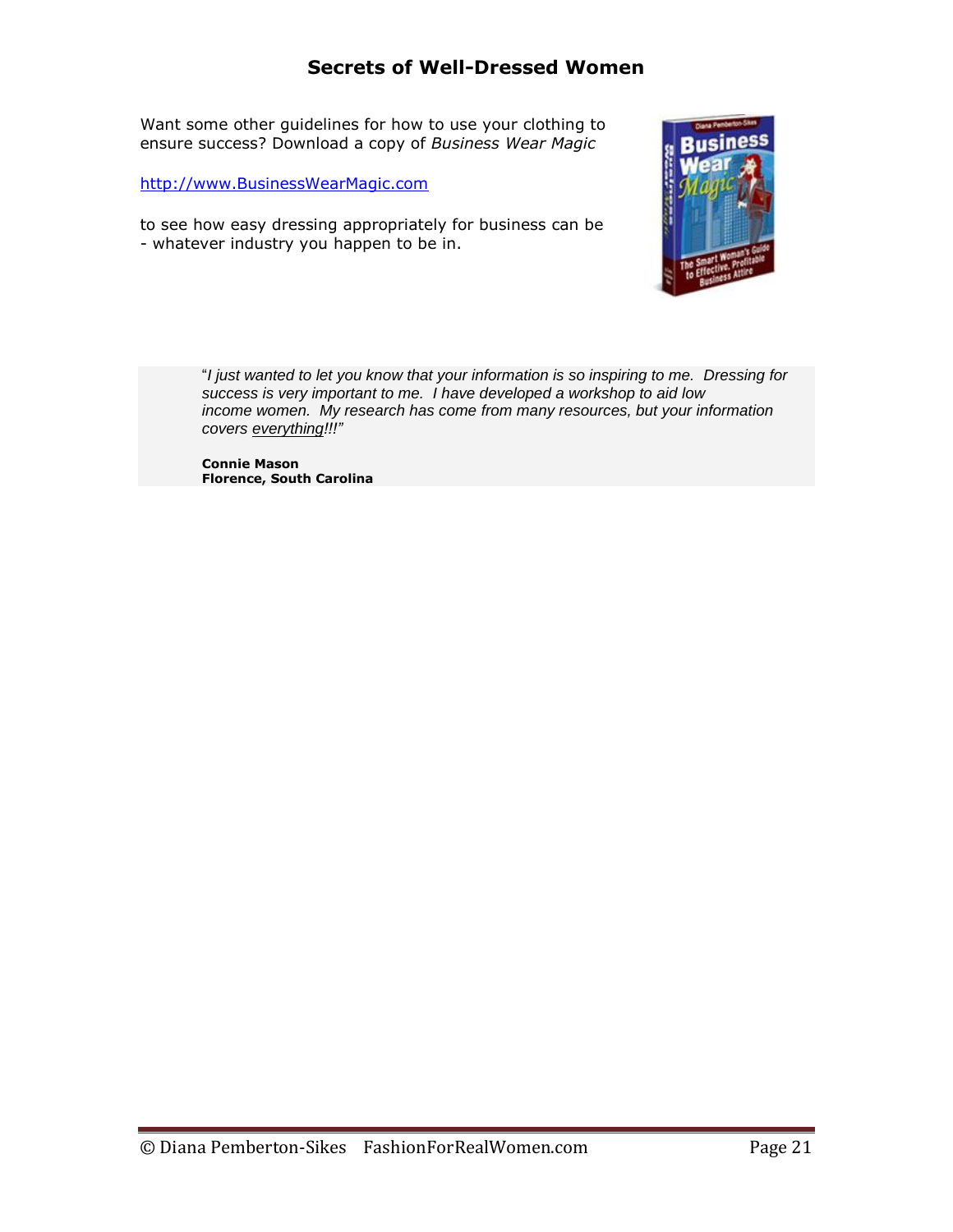# <span id="page-21-0"></span>*How Wearing Makeup Can Increase Your Earnings*

A recent report by WGSN, a London-based fashion news service, revealed something that image consultants have known for years: that wearing makeup increases a woman's chance of getting a job more than the usual criteria of a strong resume, obvious intelligence, and a pleasing personality.

In fact, the article, based on survey results from 100 UK companies, reported that:

*"One in four managers admitted they were more likely to hire a woman who wore makeup than one who did not, despite political correctness and the multitude of laws against workplace discrimination and equal job opportunities."*

Shocked?

Don't be.

In fact, based on my experience in working with a variety of companies, I'd say those one-in-four numbers are low. That only 25% of those surveyed answered honestly while the others may or may not have. Chat with those same 100 managers informally - say after a few rounds at the pub, for example - and those numbers would be a lot higher, probably two-in-four or even three-in-four. Because what people say and what they think and do are usually two different things.

Marketers have known for years that slick packaging can make a huge difference in what people buy, whether it's cars, cosmetics, or candidates for a job. All else being equal, people will pick the shiny apple over the less shiny one every time.

Think I'm kidding?

Consider your own actions:

- When you buy fruit at the market, do you usually sort through the apples, pears, oranges, or whatever, to find the ones with the fewest blemishes?
- How about packages on the shelf? If you grab a box with a mashed-in corner, do you put it back and look for the same product in a better box?
- Or magazines? Have you ever thumbed through a glossy while waiting at the checkout stand, decided to buy it, then put the thumbed-through copy back on the rack in exchange for a pristine one from the back of the pile?

They're silly, everyday actions that we all do almost without thinking. We want value for our money and usually equate blemished packaging with inferior quality.

So why would it be any different when it comes to big-ticket items like houses, cars, or candidates for a job? All other things being equal, we tend to gravitate toward the one we find the most appealing.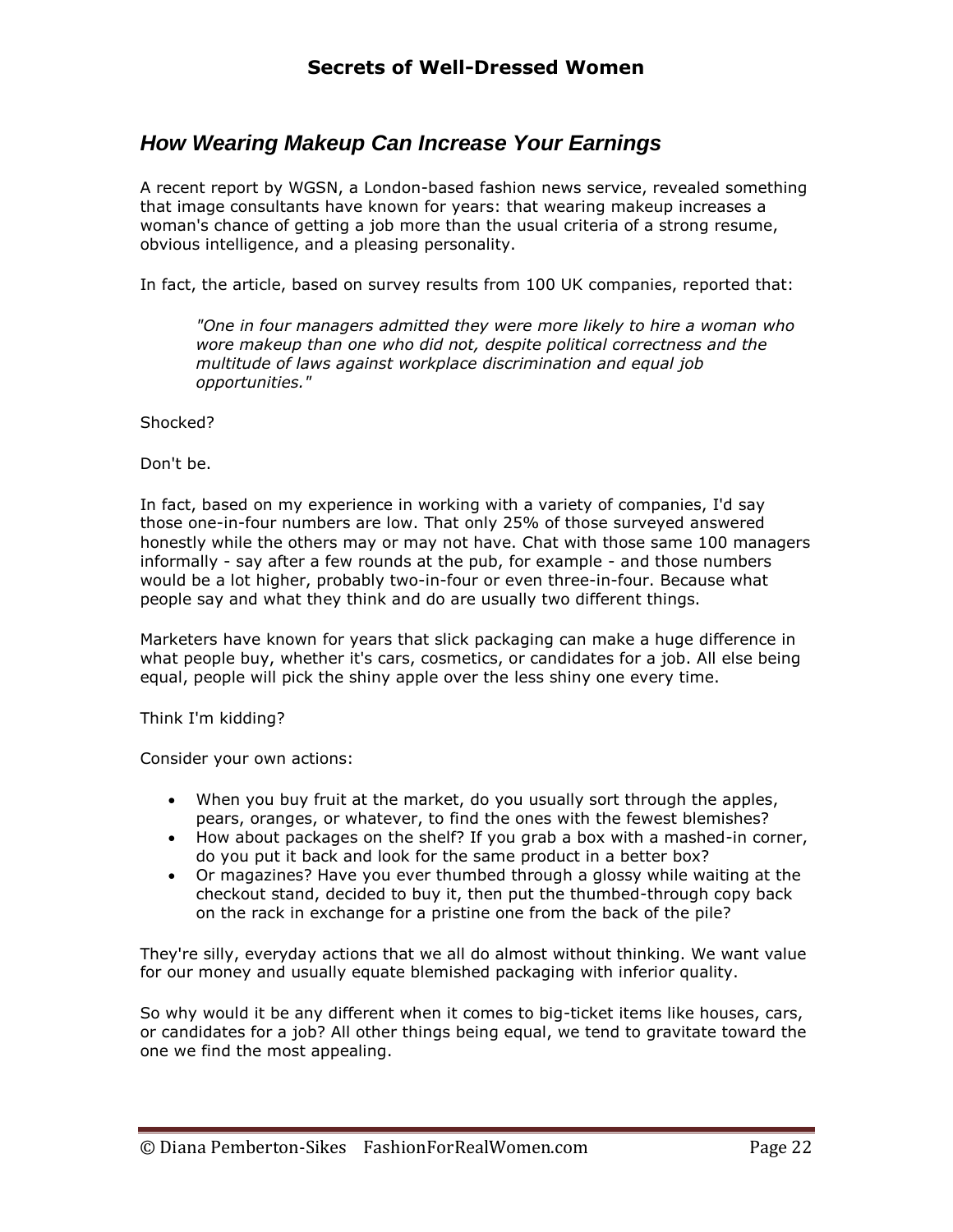Good or bad, right are wrong, you can argue the injustice of it all - or you can use this insight into human behavior to your own advantage and make out like a bandit. It's your choice.

So how can you use makeup to increase your salary?

#### **1. Make Sure It's Current**

Like clothes, hair and makeup styles change roughly every six months. If you haven't changed the way you put on makeup in years, it's time to revisit this routine. Why? Because in business, outdated hair and makeup styles often suggest outdated skills as well. Definitely not the message you want to send if you're up for a new job or promotion.

#### **2. Make Sure It's Appropriate**

If you're in a traditional business like banking, law, or finance, you should opt for subtle and more muted colors than if you work in an "artsy" occupation like advertising or design. Bold strokes of face color might be admired in a design studio, but they'd be regarded with suspicion and alarm in a court of law, for example.

#### **3. Make Sure It's Not Overdone**

Tammy Faye. Dolly Parton. Dame Edna - er, I think you get the point. Dramatic is okay for television, but definitely not for everyday business. If you make up your face like you'd spackle a wall, then set down those brushes, back away from them slowly, and find someone to give you some makeup lessons. Once you lose the mask, you'll be surprised at how your prospects increase.

What? You're just not a makeup kind of gal?

Don't despair. There are some very simple tricks you can use to increase your effectiveness without buying a lot of products.

For example:

#### **1. Use a Tinted Moisturizer**

There are several moisturizers on the market that tint your skin a bit and even out your skin tone, like a base makeup, without the additional layer. In fact, in warm climates and during warm weather, many women opt for tinted moisturizers instead of base makeup to give them the evenness without the heaviness.

#### **2. Use a Touch of Mascara**

Mascara is a fast, easy way to open up the eyes and brighten the face. Many women I know use only mascara before they head out the door every morning.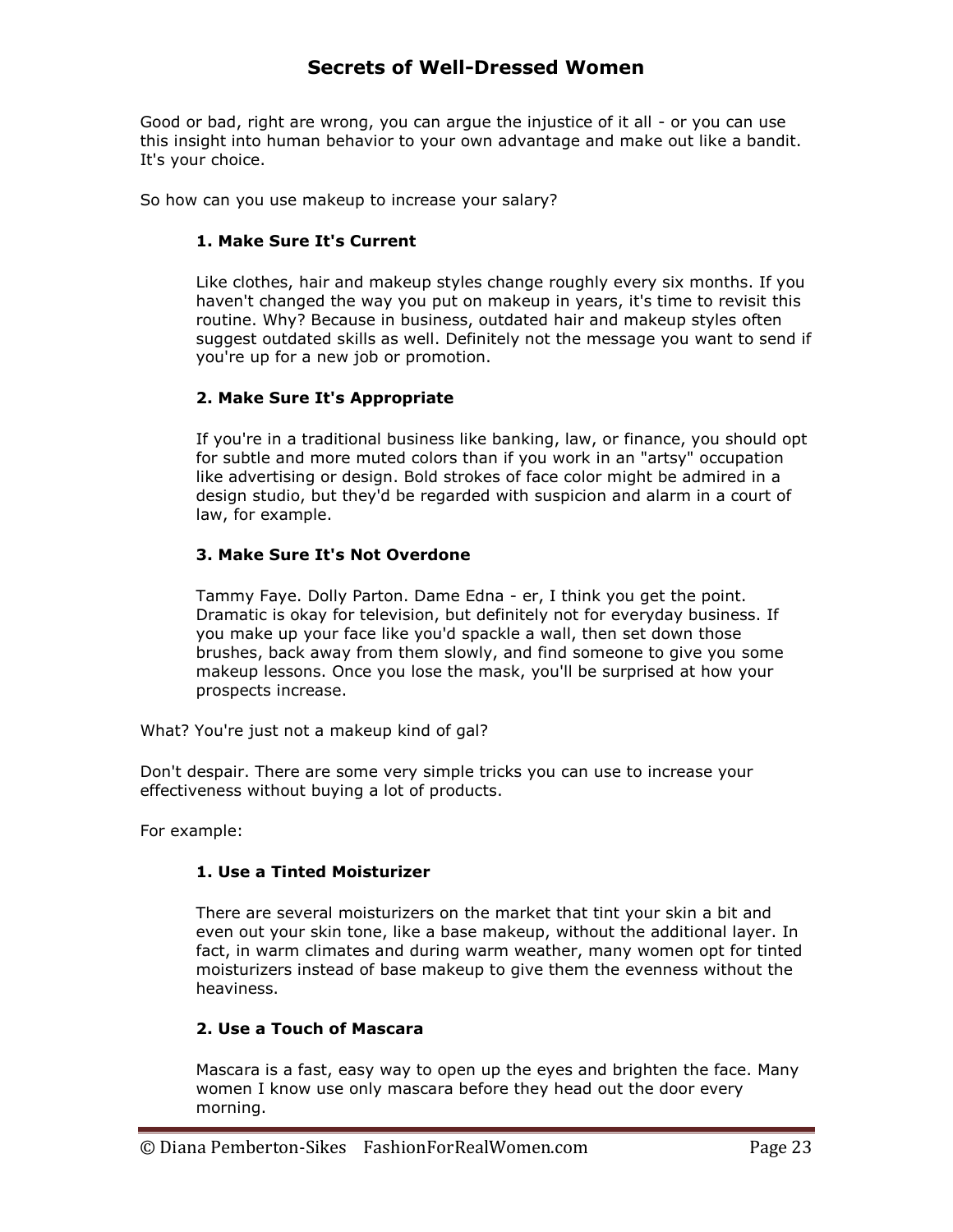#### **3. Dust on Some Loose Powder**

If your skin is clear but tends to get a bit shiny, dust on some loose powder to absorb the oil and diminish the shine.

#### **4. Wear Lipstick**

The only makeup my mother wore at her wedding was lipstick, a dark red matte that made her look very glamorous. If you have nice lips and want high impact, try a dark color that works nicely with your skin tone. People will watch your mouth when you speak.

If you're looking for an easy "edge" at work, take a good look at your makeup routine. A current, appropriate style makes you look polished and puts you in a favorable light that others can't help but respond to. It could even increase your earnings.

Need some more help finding a makeup routine that's right for you? Then download a copy of BEAUTY AT ANY AGE to learn how to use makeup to look good, feel good, and get what you want.



[www.fashionforrealwomen.com/beauty/](file:///C:/Users/Diana/Documents/Clothing%20Chronicles/www.fashionforrealwomen.com/beauty/)

*"I wanted to send a short thank you for 'Beauty at Any Age'. So far I have only had time to read section 1 on hair, but in just three days I've gone from hating my natural (and disobedient) curls to loving them, and getting complements on them, simply by following the information and link in your new e-book. This is after just reading 29 pages of your book. There are still 120 pages to go. I can't wait until I get a chance to read more!"*

**Sue Frelick Nova Scotia, Canada**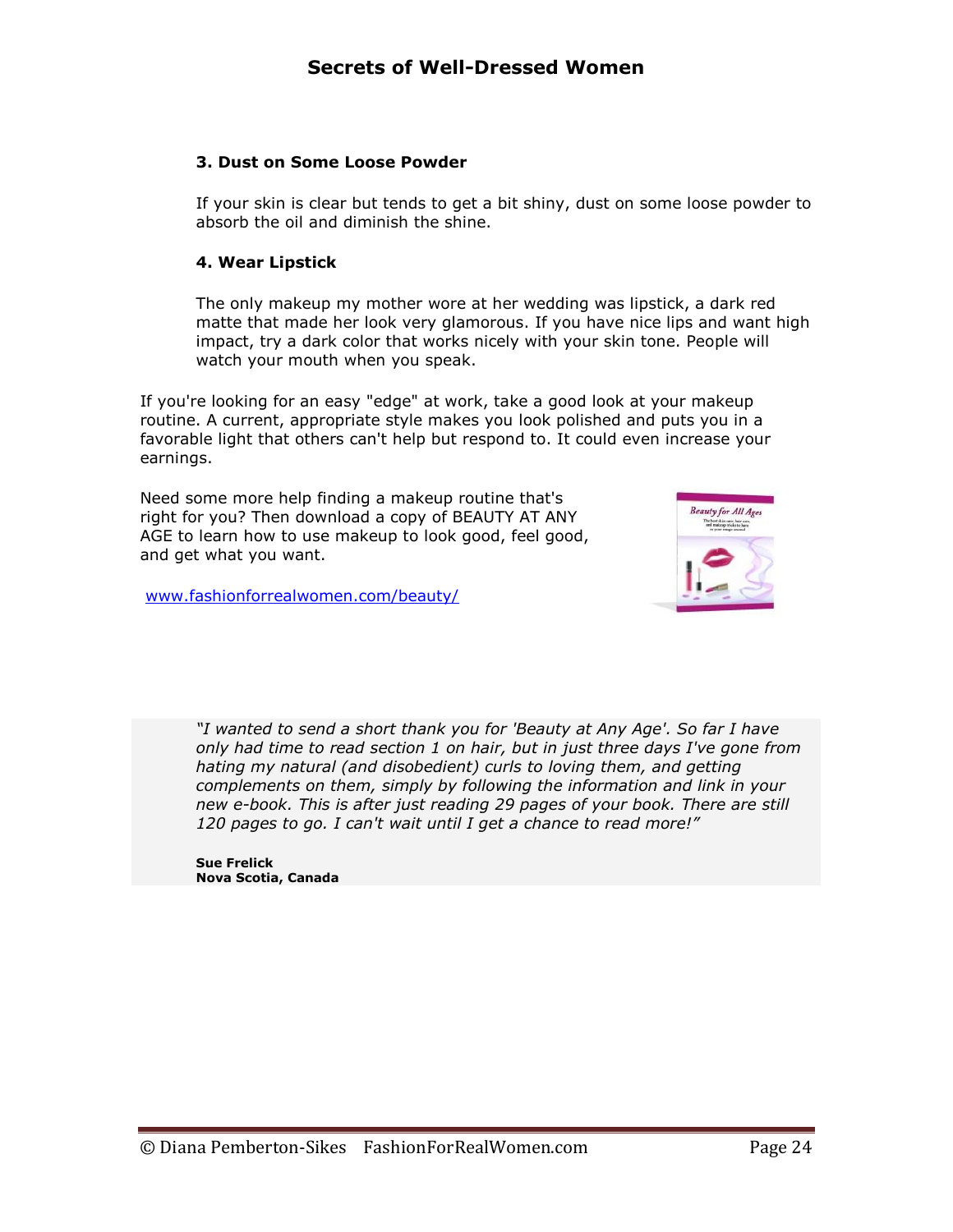# <span id="page-24-0"></span>*Executive Training: Your Fast Track To Success?*

Should you consider executive training?

It's a question that's been hitting my inbox a lot of late, mostly from women who have read and implemented the information in my [image ebooks](http://fashionforrealwomen.com/Products.html) and now find that their polished appearance has gained them access to groups of people who are polished in appearance, manners, and culture. While these women are enjoying the attention and respect of these circles, some are feeling a little unsure of themselves in the cultural areas and are wondering if executive training is worth the time and expense.

My answer?

Absolutely!

Executive training, also known as executive finishing school, teaches people how to drink, dine, converse, correspond, and behave appropriately in various cultures and situations. From learning which fork to use to what gifts to give when, executive training offers polish to those "diamonds in the rough" so they can shine brilliantly wherever they go.

But it's not just for executives. Sales people, entrepreneurs, politicians, rock stars, and athletes - anyone who feels awkward in social situations -- can benefit from executive training. So can you. Did you know that Sean Connery underwent similar training in order to play James Bond? He did - with great success.

But training can be expensive and time consuming, depending on what skills you seek. Here are your options:

#### **Swiss Finishing Schools**

The legendary [Swiss finishing schools](http://www.ivpworld.com/en/default.asp) offer the most complete, well-rounded cultural education available in the world. You'll learn how to dress properly, run a household, entertain, observe protocol, employ staff, converse in multiple languages, organize large events, and use public relations to your advantage.

You'll also study architecture, interior design, antiques, music, theater, and art, with frequent field trips around Switzerland and to surrounding countries. By the time you leave, you'll not only be able to set up and run a large household (some of which, like embassies or centuries-old estates, are the size of small corporations) you'll also know how to entertain for various business or social or functions, hostessing five or five thousand with equal finesse. Royals, aristocrats, diplomats, and wealthy business owners have been sending their daughters to Switzerland since the 1950's to partake of this crème de la crème training.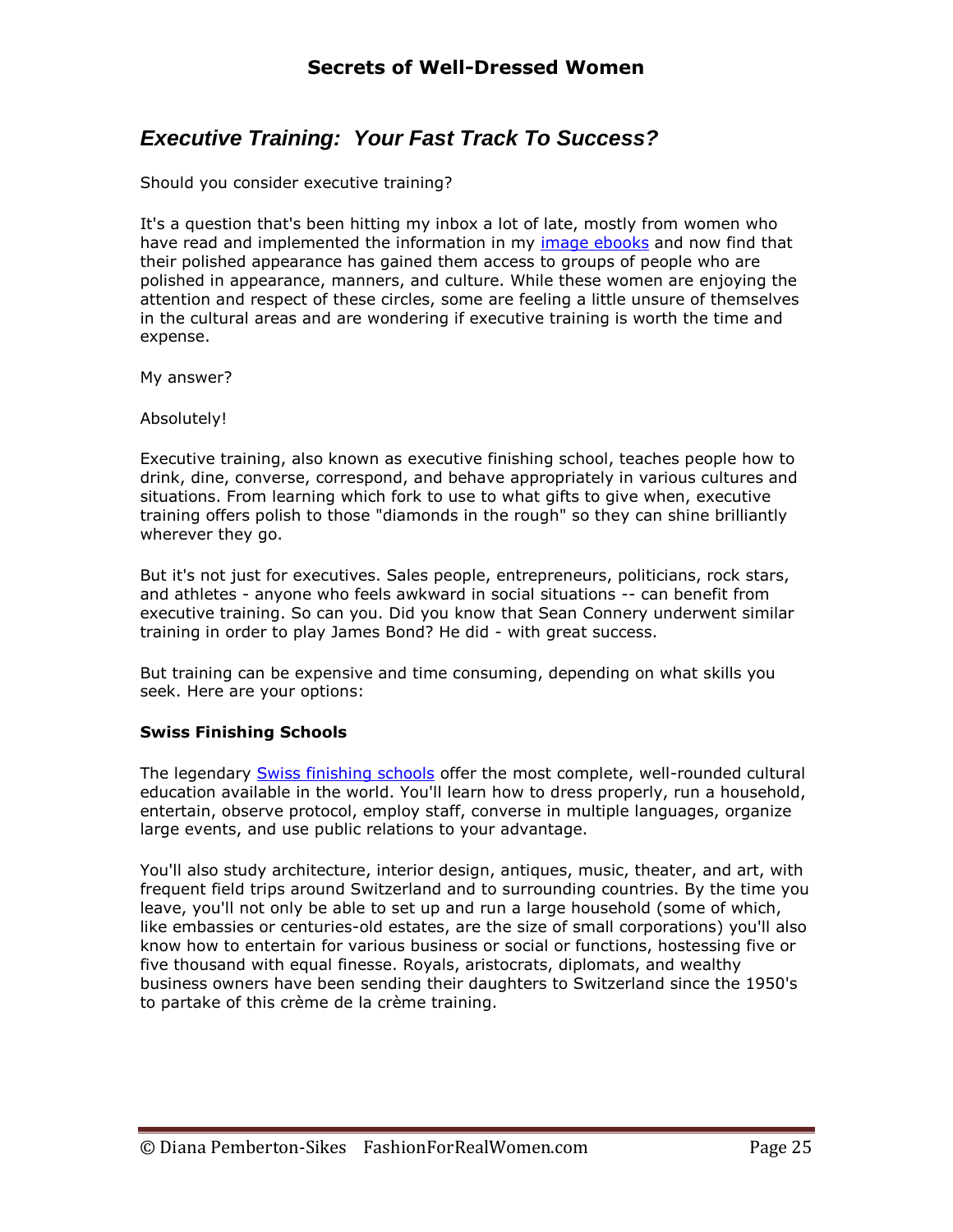

[Institut Villa Pierrefeu,](http://www.ivpworld.com/en/default.asp) Switzerland

*Length of study:* 3-9 months *Location:* Switzerland *Cost:* Approximately US \$50,000

#### **Executive Training**

Executive training consultations, classes, and seminars are offered by various people and organizations around the world and present an abbreviated version of the Swiss finishing school: they take out the home management and fine arts lessons and focus on personal appearance, etiquette, fine dining, and protocol. Classes can last a day, a weekend, a week, or meet weekly for six or eight weeks, depending on the trainer.

You can find *image* and *etiquette consultants* locally, nationally, or internationally, depending on where you live. Just go to your favorite search engine and type in "executive training + your state (or country)" and begin your due diligence search. Check curriculum, training, and testimonials. There are plenty of good programs out there, so you should be able to find one suited to your needs.

*Length of study:* Varies; can be days or weeks *Location:* Varies *Cost:* Approximately US\$450-\$15,000 depending on program length and content

#### **Do-It-Yourself**

You can also undertake your own executive-style training by reading books and attending classes that pertain to your areas of interest. Take makeup classes, read [wardrobe management books,](http://fashionforrealwomen.com/Products.html) attend a wine tasting or [take a wine class,](http://winedegree.com/wx3/index.php?Partner=DianaPSikes) try your hand at French cooking, take a flower arranging class, go to the ballet, opera, and theater, and visit museums to learn about different artists and periods. Take [speaking](http://www.kickstartcart.com/app/?af=332840) and acting classes to feel comfortable in front of large groups. You can work at your own pace and as your budget allows, taking more time in areas that interest you more, less in areas that don't.

*Length of study:* Varies; can last a lifetime *Location:* At home, libraries, museums, theaters, etc. *Cost:* 0 - thousands, depending on your interests

Yes, doing it yourself is the least expensive, but it's also the most time consuming, as it may take you years to learn everything. When you turn to professionals and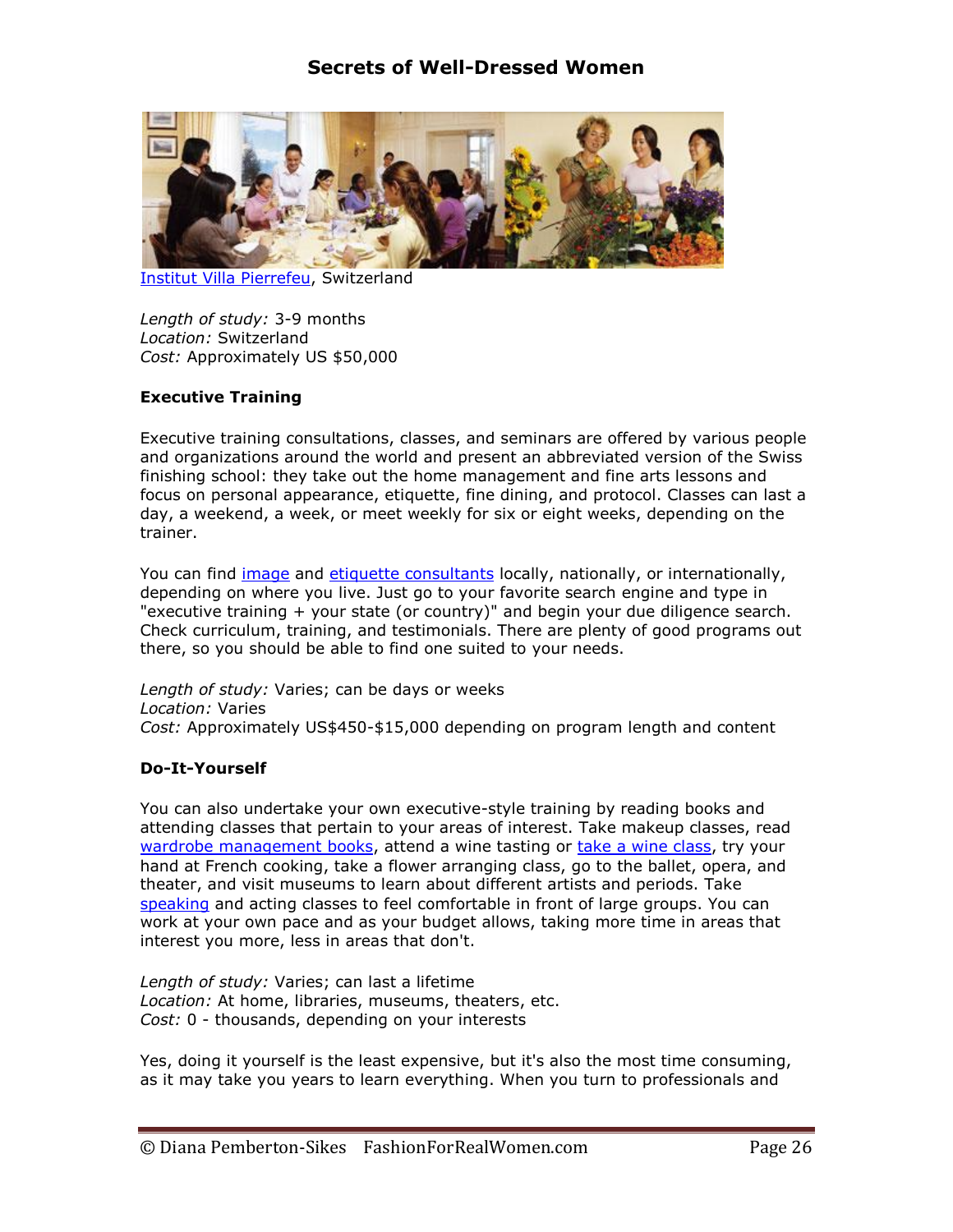structured programs, you're paying for the shortcut. So don't discount it if you're in a hurry to learn.

Whichever approach you choose, DO invest in yourself by learning how to dress, speak, and behave in various situations. You'll not only have more confidence in yourself, you'll also garner the respect and confidence of others, which almost always leads to more opportunities.

Want some other guidelines for how to use your clothing to ensure success? Download a copy of Business Wear Magic

[http://www.BusinessWearMagic.com](http://www.businesswearmagic.com/)

to see how easy dressing appropriately for business can be whatever industry you happen to be in.



*"I am and executive with 20+ years of experience in corporate training and human resources. Your business selections of books are a wonderful tool for managers to use in training young executives. Your package provides excellent modern information in business expectations, from dress to etiquette to office structure. It is an excellent training tool for an organization who wants to help build a culture of professionalism without the structure of uniformity.*

*"I find your materials helpful especially as they appeal to the younger employee who these days is not willing to forego fashion to move ahead as perhaps my generation did. As an older woman it is difficult for me to be able to adequately communicate to the younger employees, without skepticism and difficulty that professionalism is still important in the workplace and distinct choices between what you wear to the office and what you wear to the clubs are different.*

*"Your information was well received and appreciated as it came from a model and put business AND fashion together in preparing for work. Your information helps to guide people between making a personal statement with your professional presence and feeling good about yourself while not going across the line to un-professionalism. Thank you, your materials are very helpful to me as a leader and I look forward to more information."*

**Tammy Carr Vice President Corporate Training & Development PODS Enterprises Inc. Clearwater, FL 33760**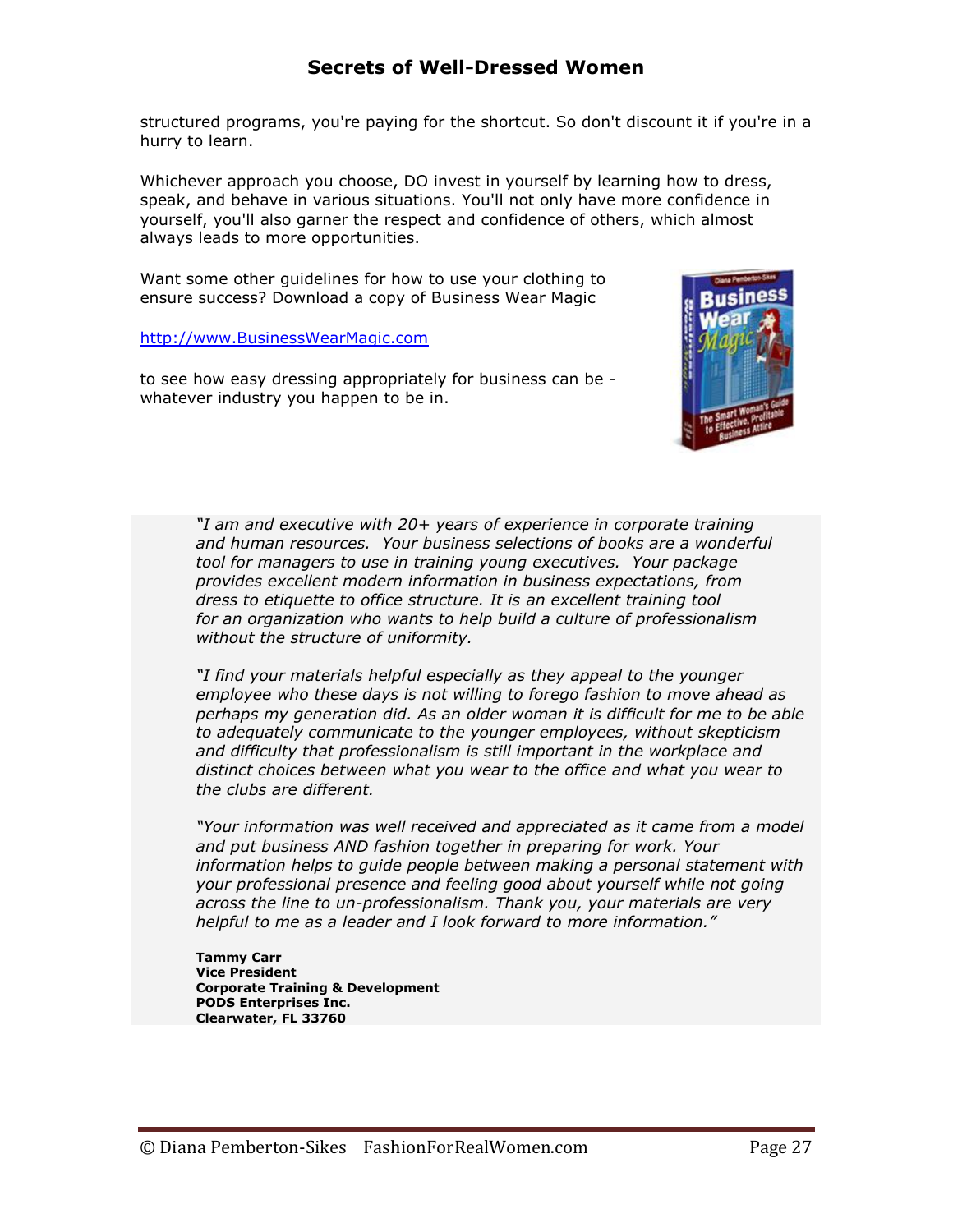# <span id="page-27-0"></span>**Special Occasion Dressing**

## <span id="page-27-1"></span>*Social Wardrobe Overview*

What should be in your social wardrobe?

Before I answer that, let's define exactly what social clothes are. Social attire, unlike casual and business wear, is typically very formal and is made of fine fabrics like silk, velvet, and lace. It's worn on the dressiest occasions of life, like:

- Garden Parties
- Cocktail parties
- Formal dinners
- Formal dances
- Engagement parties
- Weddings
- Baptisms
- First Communions
- Bar Mitzvahs
- Other Religious Ceremonies
- Galas
- Graduations
- Award ceremonies
- Movie premieres

Social *day wear*, which includes knee or calf-length suits, dresses, skirts, or pants, usually features festive colors, patterns, and trims in a modest style, and may be worn with a hat and matching accessories. Day wear is typically worn to functions that begin late morning or early afternoon, or before 5 pm.

Social *evening wear* includes cocktail dresses, full length gowns, or separates in flowing, shiny, or beaded fabrics in either modest or shoulder-baring styles. Evening wear is typically worn to functions that begin late afternoon or early evening, or after 5 pm.



Both dresses from [Chadwicks.com](http://clickserve.cc-dt.com/link/click?lid=41000000008968368)

A good social wear selection for an average lifestyle includes: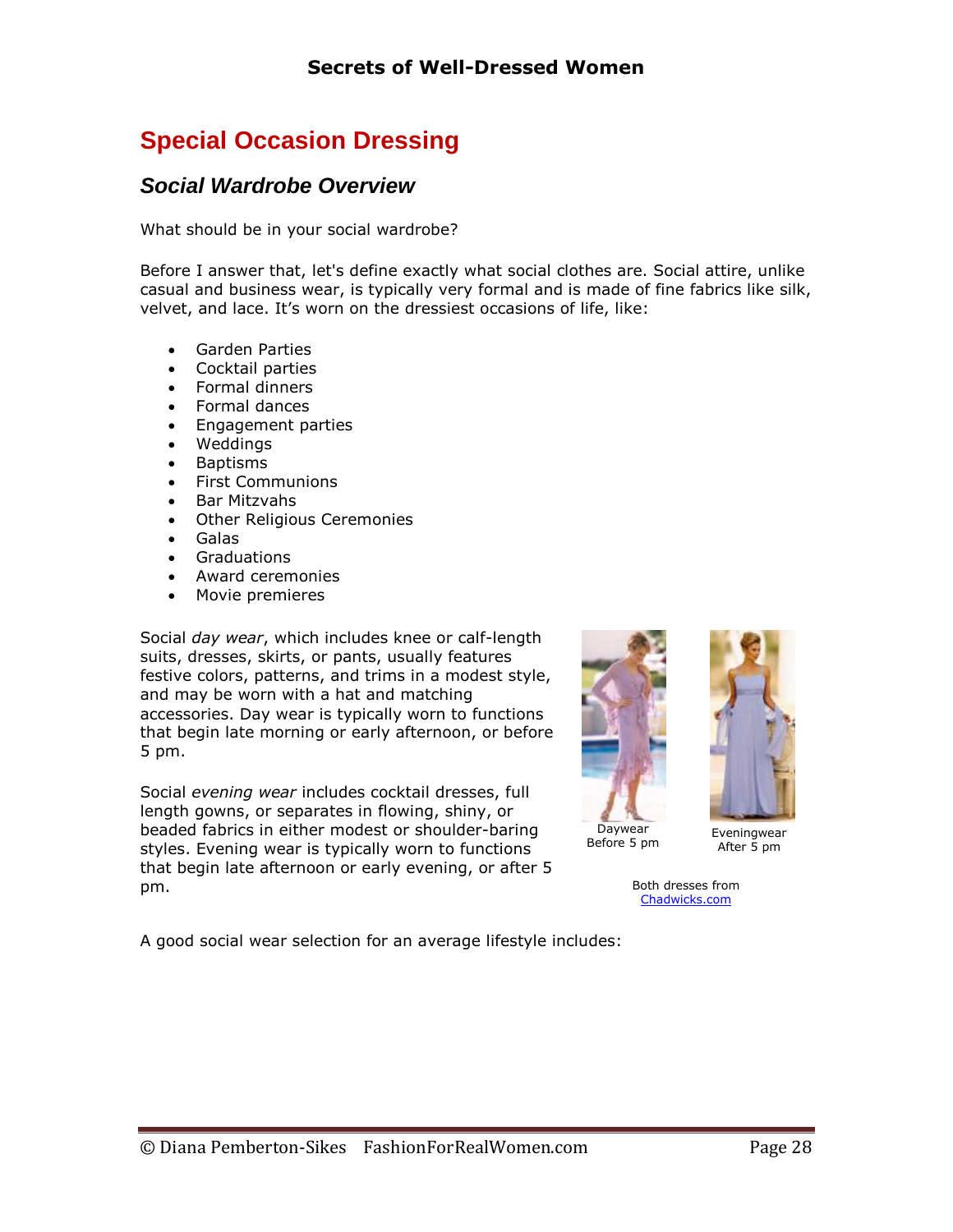#### **Tops**

1 fun day 2 flirty night

#### **Pants**

1 evening

#### **Skirts**

1 all season day 1 summer evening 1 winter evening

#### **Dresses**

1 all season day 1 summer evening 1 winter evening

#### **Suits**

1 daytime

#### **Jackets**

1 pastel for summer 1 velvet for winter

#### **Outerwear**

1 evening jacket 1 light wrap

#### **Bag**

1 evening clutch Light wrap

#### **Shoes**

- 1 pair dress sandals
- 1 pair closed toe evening heels
- 1 pair strappy metallic sandals

Now as you look over this list, you may think it's a bit excessive for your needs. That's fine. Again, this is for an average lifestyle. If you live a quiet life, an all season skirt and evening bag may be all you need. If you're a socialite or are in the public



Evening pants [LBCatalog.com](http://clickserve.cc-dt.com/link/click?lid=41000000008968370)





Newport-News.com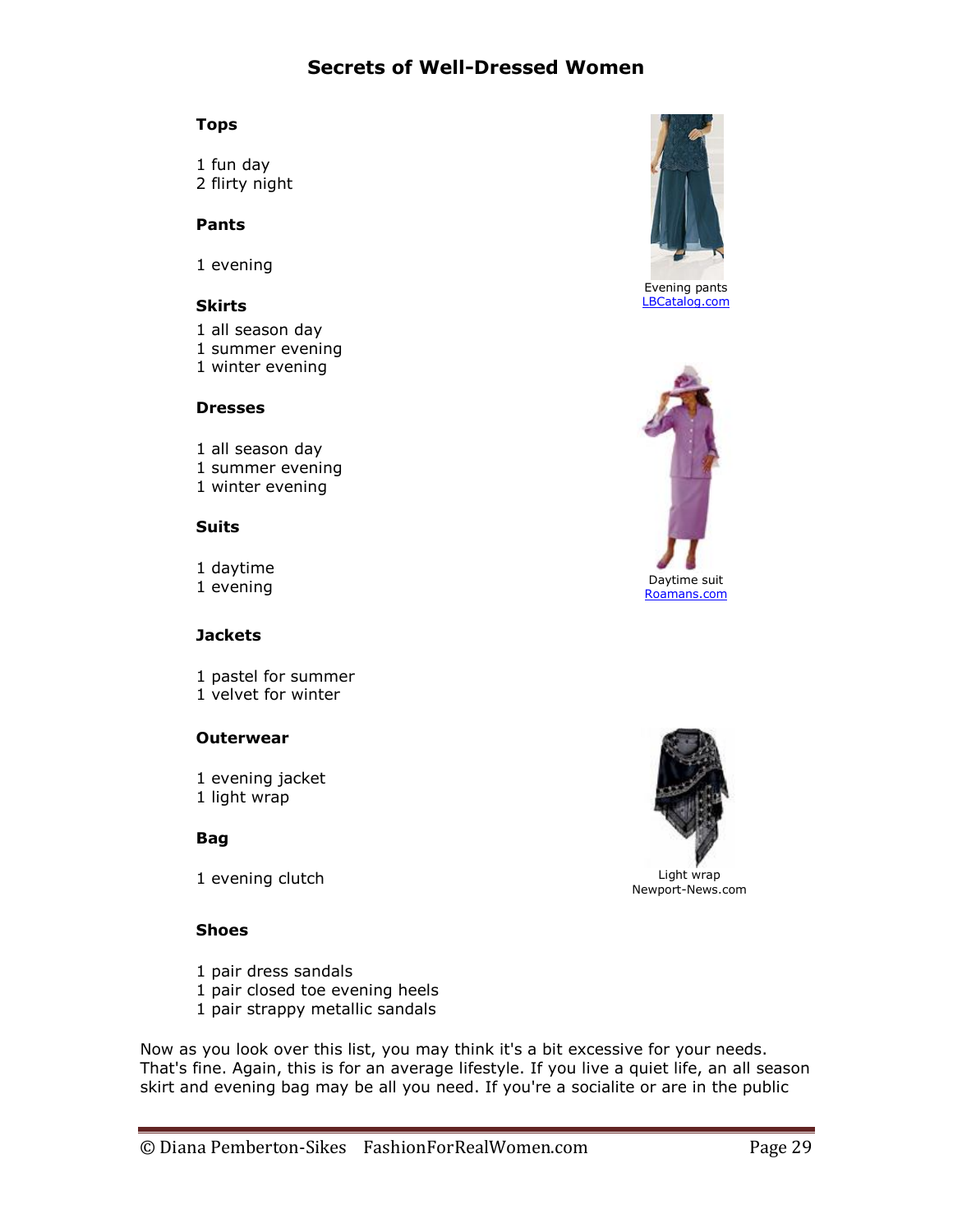eye a lot, this may not see you through a fortnight of events. Again, adjust accordingly.

So how can you cheat if you need a few pieces to do a lot of things? In a word: SEPARATES.

Mixing pieces will make you look like you have a lot more than you really do. You can even pull pieces from your casual or business wardrobes to use for social events, so long as you add an appropriate top and accessories.

Have 3 or 4 events coming up that you need to dress for (graduation, wedding, cocktail party, bridal shower)? If you'll be with different people each time, you could wear the same outfit to each. If you'll be with the same people, wear the same base outfit (suit, blouse and skirt) but change the accessories or your hairstyle.

If you'll be traveling out of town to an event (graduation, wedding, movie premier), be sure to check with your host as to what's appropriate. Generally, the bigger the town, the more formal the attire; the smaller the town, the less formal. This is important. If you've ever gone somewhere and felt like a "city slicker" or "country comes to town," you know what I'm talking about. If you want people to talk to you, dress like the locals; otherwise, you may travel a long distance and get a chilly reception for your trouble.

So what's the bottom line with putting together an appropriate social wardrobe? With a few well-chosen pieces, a few jokes in your back pocket, and a kind word for everyone, you could soon find your social life sizzling with non-stop invitations. Match your clothing with the occasion, and like a fine vintage paired with a tasty entrée, you could soon become a special occasion favorite.

Need some more help in learning exactly what to wear when? Download a copy of OCCASION MAGIC:

[http://www.occasionmagic.com](http://www.occasionmagic.com/)

to see how easy dressing well for any occasion can be.



*"I received it [Occasion Magic] and had no problems. All I can say is WOW! I think this is the best one yet. Thanks so much for this e-book! I was pretty much clueless about what to wear beyond my work wardrobe! Thank you, thank you, thank you!"*

**Deborah A. Groenendyk Jacksonville, FL**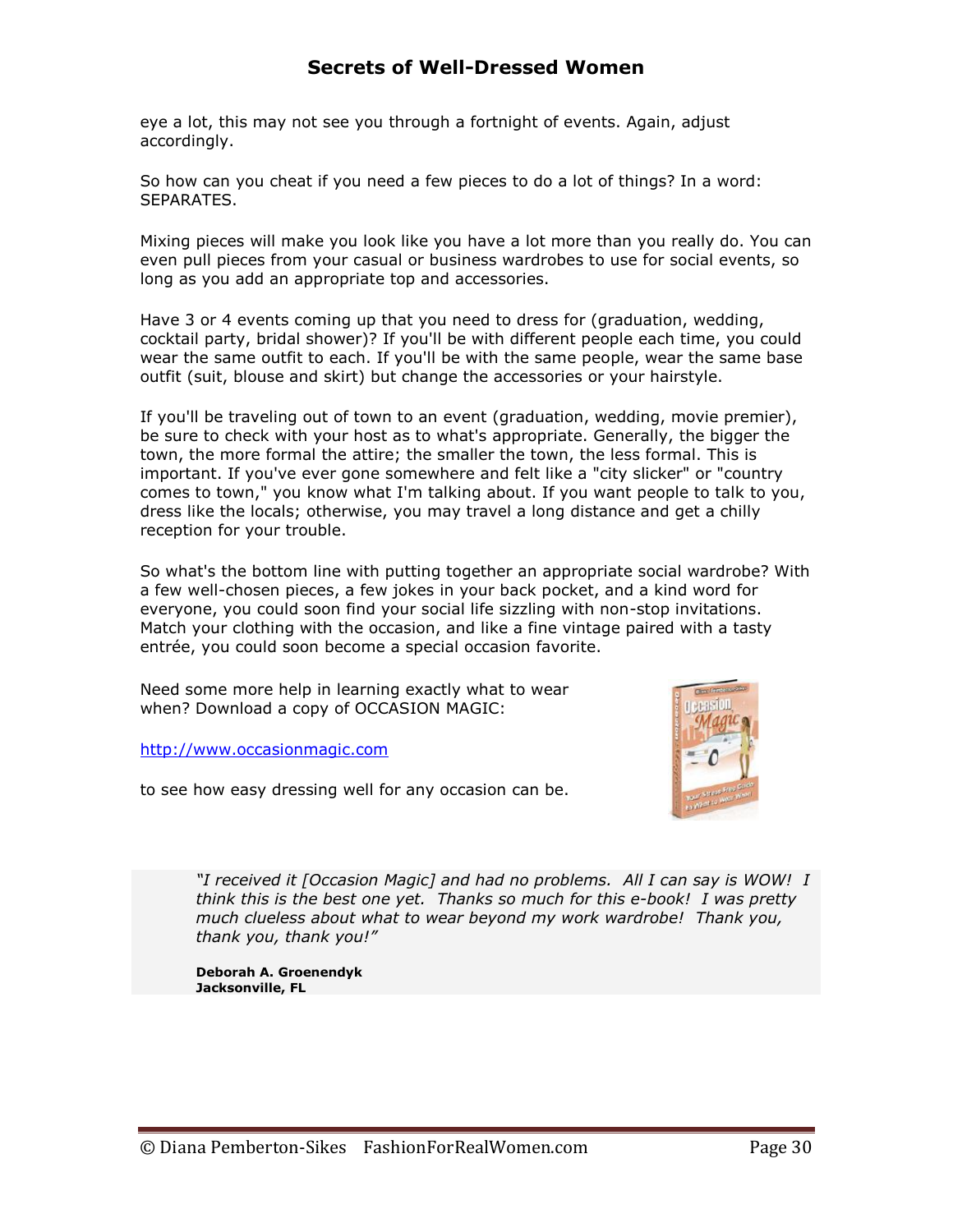# <span id="page-30-0"></span>**Fun Stuff**

## <span id="page-30-1"></span>*10 Great Fashion Websites*

Where can you go to learn about the latest trends? The history of fashion? Clothing care and maintenance?

Online, of course! There are lots of great sites out there that you can get lost in, reading about everything from celebrity fashion to haute couture.

Here are a few of my favorites:

**Style.com** [http://www.style.com](http://www.style.com/) 

The home of W and Vogue on the web, Style.com has made many of my fashion magazines subscriptions obsolete. You can learn about trends, runway reports, fashion icons, fashion designers and more just by perusing this site. Take a look.



**First View** [http://www.firstview.com](http://www.firstview.com/)

Wish you could have a front row seat to all the best fashion shows in the world? Well, here's the next best thing. Look at the current and past collections from famous designers from all over the world, and see the "who, what, where, when" of upcoming fashion shows.

#### **Mode à Paris**

[http://www.modeaparis.com](http://www.modeaparis.com/)

Want to "dive right in" to the world of French fashion to learn about fashion history, designers, and upcoming shows? Then this site is for you! Find out which fashion houses meet the rigorous standards of the Chambre Syndical de la Haute Couture, and learn where you can study for a career in French fashion.

#### **The Sartorialist**

<http://thesartorialist.blogspot.com/>

Scott Schuman is a former fashion marketer and retail store owner who combined his love of great tailoring with fashion photography to create "The Sartorialist" blog. Sartorial, which is a term used to describe tailoring and the tailoring trade, is the main focus of Scott's quest as he seeks to photograph well-dressed people on the street. What began as a fun way to share his photos just two years ago has turned into a fast-paced fashion career that sends him all over the globe as a reporter for Style.com and as a speaker to fashion and tailoring groups.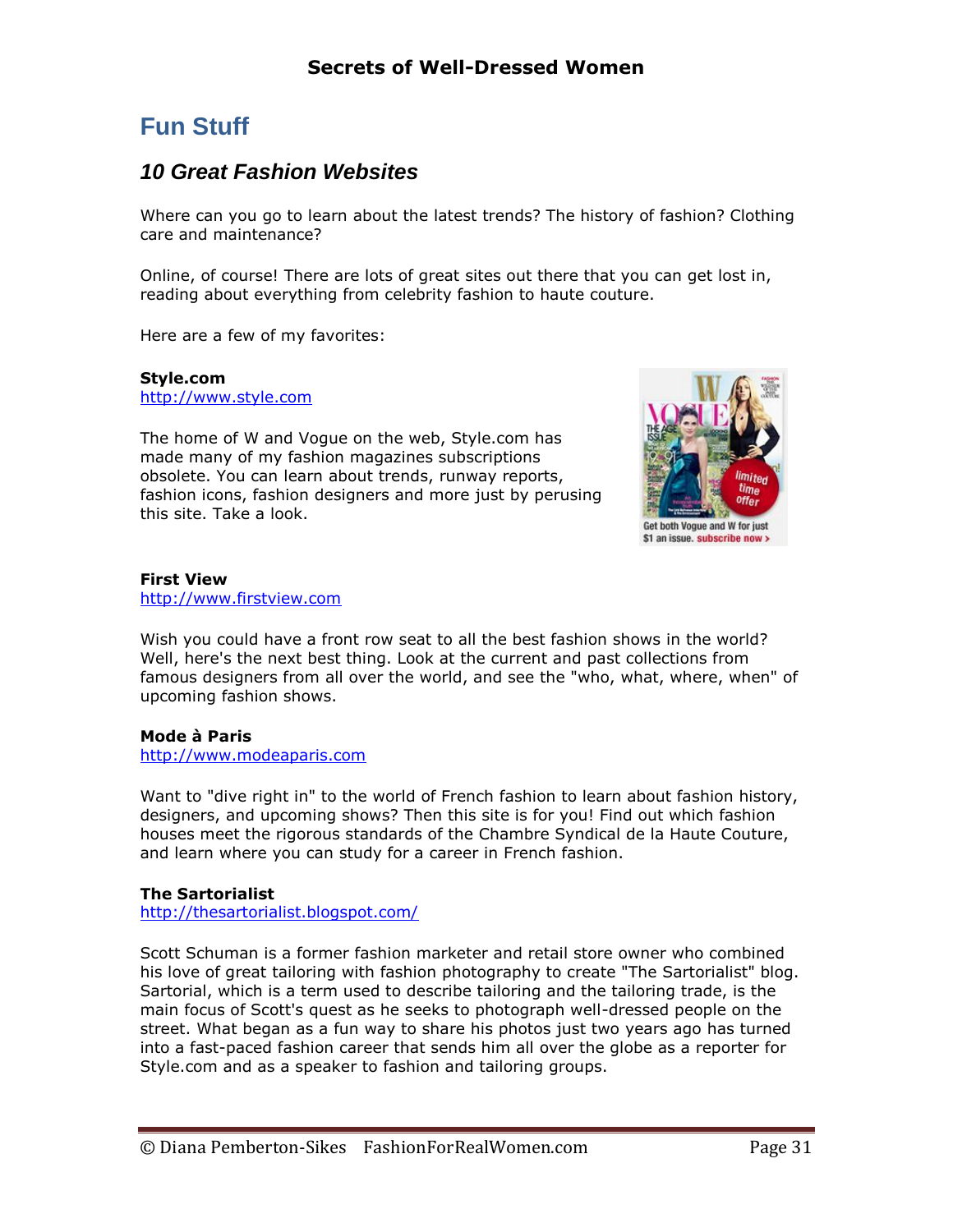#### **MSN Beauty and Fashion**

<http://lifestyle.msn.com/BeautyandFashion>

MSN has lots of in-depth channels, like finance, food, gardening, and health. Their fashion channel is excellent, offering behind-the-scenes videos, interviews, and articles that you don't see anywhere else.

If you like snarky celebrity fashion reviews, then MSN entertainment writer/fashion critic Kat Giantis will have you laughing out loud. Her reports are not kind, but they do show how celebrities can still stumble fashion-wise even when they have an army of stylists at their disposal. Check out her "Undressed" reports here:

<http://entertainment.msn.com/> Sienna Miller and Claudia Schiffer are



"Undressed" by Kat Giantis

#### **Instyle**

[http://www.instyle.com](http://www.instyle.com/)

INSTYLE Magazine's website has come a long way from the days when you could just go there to subscribe to their magazine. You can still do that, but you can also look at trends, get ideas for entertaining, vote on you favorite celebrity looks, and even learn where to copy those looks for less. It's a fun site, especially if you're into celebrity fashion.

#### **Ralph Lauren**

[http://www.ralphlauren.com](http://www.ralphlauren.com/)

One of the things I like about the Ralph Lauren site is that it understands what people are looking for online. While many other designer sites take a long to time to load, are bloated with graphics, and don't sell directly from their site, RalphLauren.com loads relatively quickly and is easy to navigate. You can buy clothes, subscribe to the ezine, and get TONS of styling ideas from the gorgeous pictures. They also have a style section to show you how to put things together. Awesome! Would that other designers would take some notes from Ralph . . .



Get great fashion styling ideas at [RalphLauren.com](http://www.ralphlauren.com/)

#### **Fashion Era**

[http://www.fashion-era.com](http://www.fashion-era.com/)

Love fashion history? Want to see which trend-setters have influenced fashion over the centuries? Need to do research on what people wore in 1800? 1900? 2000? Then this is THE place to find out. This comprehensive site is one of the most popular on the web, with good reason: it has TONS of information!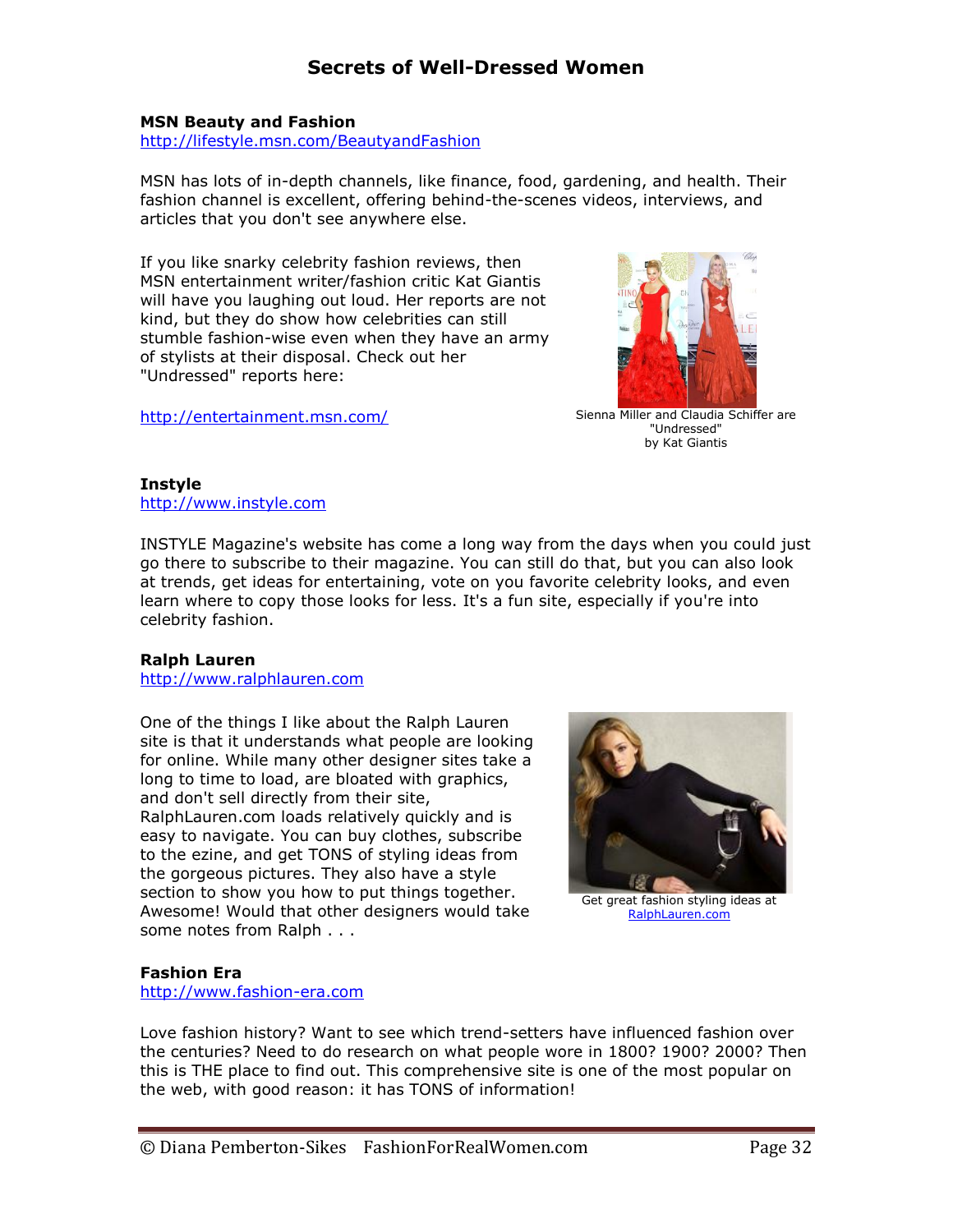#### **Fabric Link**

[http://www.fabriclink.com](http://www.fabriclink.com/)

Want to learn more about different types of fabrics? Need to know how to maintain the fabrics you have? Fabric Link can help. Take a good look around their "Fabric University," and you'll learn everything you need to know about taking care of most fabrics.

#### **Biz Rate**

[http://www.bizrate.com](http://www.bizrate.com/)

Looking for something in particular, like a black cocktail dress or sweet deals on Christian Louboutin shoes? Just go to **Bizrate.com**, type in your item, and it will find places on the web that are selling what you seek. It also lists price and costumer reviews. What a time saver!

So there you have it. Take some time to click around to these sites when you have some time, and either bookmark them or keep this list handy for future reference. You never know when these sites will come in handy.

*"I am SO excited about the link to FirstView.com! My daughter is a model and her first season was Spring 2007. There was a show that I could never find and found the whole show on the [First View] web site!!!!*

*"I know, stage mother, proud mother and all but it is really something else to see your child doing this and you helped to locate the one show I never could find* 

*anywhere else.*

*"Thank you for all the great links!"*

*Susan Helena Beaufort, SC*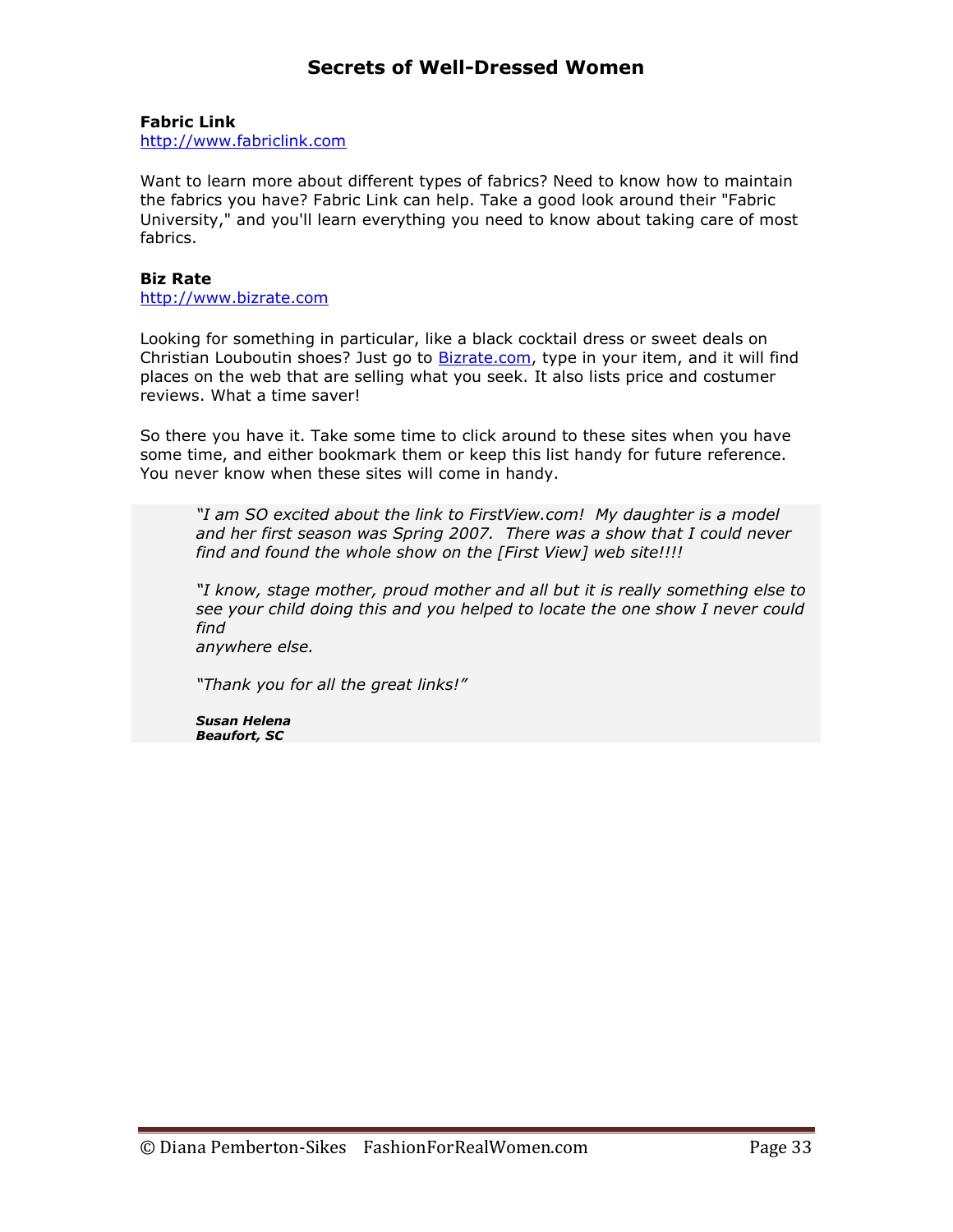# <span id="page-33-0"></span>*The Allure of Vintage Clothing*

My sister and I finally got around to taking in the Elsa Schiaparelli (pronounced Scap-a-relly) "Shocking!" exhibit at the Philadelphia Museum of Fine Arts, which ran through January 4th. Packed in with hundreds of other fashion enthusiasts, many of whom were from all over the East Coast, it was an amazing experience. Not the least of which because the clothes were absolutely fabulous.

Born in 1890 in Italy, Elsa Schiaparelli was not an attractive woman. Short and a yoyo dieter, she learned early on how to use apparel to disguise and detract from her less favorable parts. Her clothing collections clearly illustrated this knack, allowing women of all shapes and sizes to look chic and well-dressed.

Designing during the height of the surrealism period in Paris in the 1920's and 30's, "Schap" (as she was known by her friends), was heavily influenced by her artist friends, most notably Salvador Dali. Pieces from the collection included painted lobsters, butterflies, bunnies, and circus clowns, as well as one of her most famous accessories, a hat in the shape of a shoe. The social system is schiaparelli Sweater, 1928



[Philadelphia Museum of Art](http://www.philamuseum.org/collections/permanent/132792.html)

Her sense for the theatric won over a wide audience, and she dressed people like Zsa Zsa Gabor and Mae West for the movies and Marlene Deitrich and the Duchess of Windsor in real life.

While her archrival Coco Chanel was designing signature gold-button suits, Schiaparelli was creating necklaces adorned with plastic insects, evening apparel inspired by Indian saris, gloves with red snakeskin "fingernails," and short boots made from monkey fur.

Yet as exotic as these items were, she also created beautiful everyday wear, including tweed suits and wool wrap dresses that are as relevant today as they were seventy years ago. Which just goes to show you that classic lines never go out of style.

So why does vintage clothing like Schiaparelli's continue to create allure?

Before I answer that, let me note that while many people refer to "vintage" as anything that's older than current season, that's technically not correct. To recap:

- **ANTIQUE** clothing is generally regarded as anything made prior to 1920. These clothes are usually bought to display and not to wear.
- **VINTAGE** clothing is apparel that was made from 1920 to roughly 1979, or that's more than 25 years old. It is often bought to wear.
- **CONSIGNMENT** pieces are current or near-new styles, usually less than three years old. Many consignment shops also have a vintage section.

So why do vintage clothes enjoy enduring popularity?

I think there are several reasons.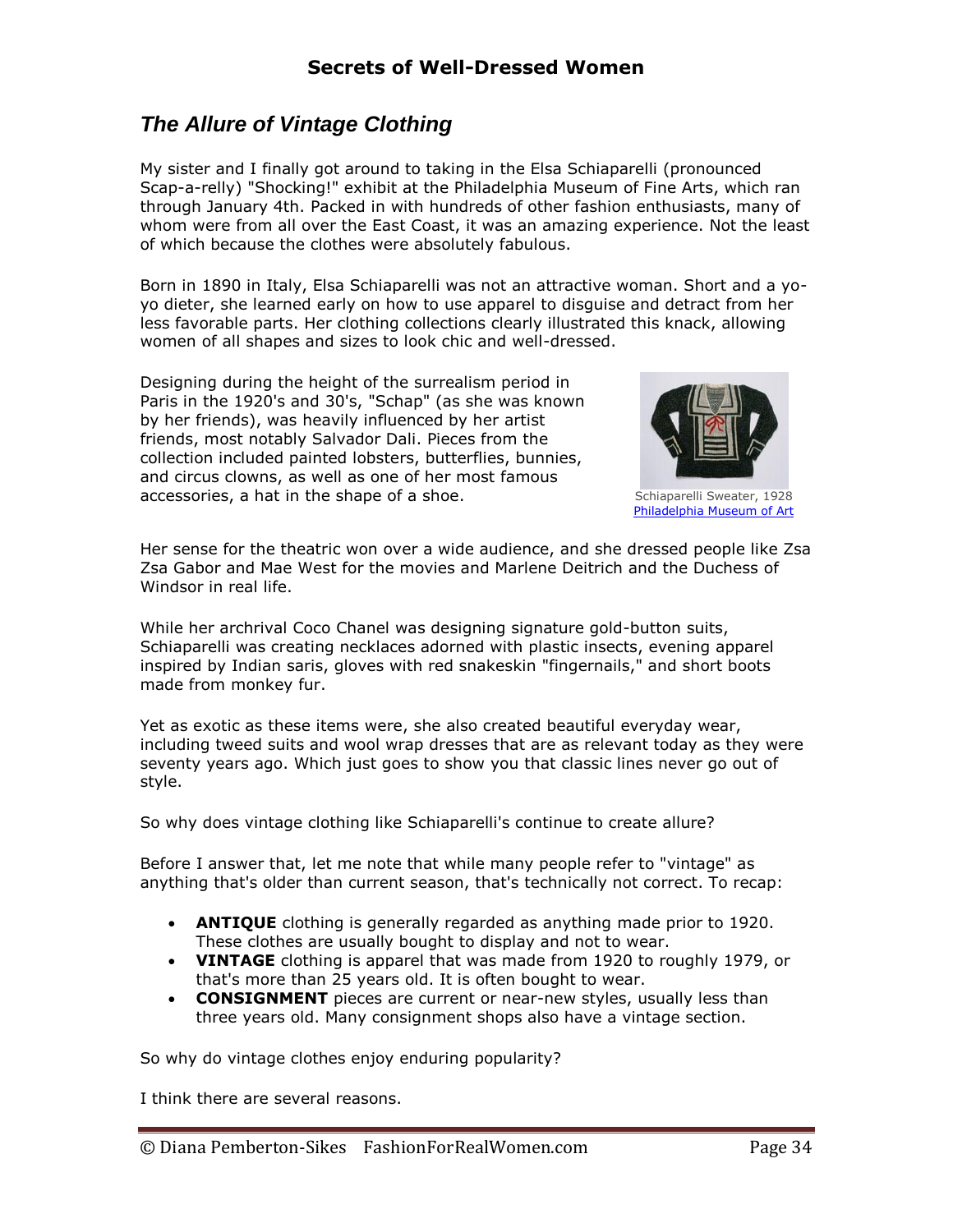#### **1. It's Unique**

If you like to make a statement with your clothes or want to guarantee that you won't see any duplicates wherever you go, vintage gives you that edge. This is one of the biggest reasons vintage pieces are so popular on the red carpet, so celebrities know that they won't show up at an event wearing the same thing as someone else.

#### **2. It's Typically Well Made**

This is especially true of clothing made prior to 1970, and one of the most obvious things I noticed at the Schiaparelli exhibit. The quality of materials and workmanship was unmistakable. Clothes lasted in those days, which is why they're still around today. You'd be hard-pressed to find apparel that fell apart in the wash after one or two wearings in the 30's or 40's, and given the washing machines they used in those days, that's really saying something.

(You should, of course, learn the best way to launder any vintage piece you buy.)

#### **3. It's Budget-Friendly**

This isn't always true, given the origin and current condition of the piece, but you can usually find vintage designer apparel at a fraction of the cost of current designer clothes. Which means, of course, that you can dress well for less.

#### **4. It Shows Your Fashion Knowledge**

True fashion lovers tend to know a lot about the field, including fashion history. If you say, "It's a Mainbocher," or "A Lelong," or "An Adrian" to the average label snob, they'll assume you're slumming it because they don't know those names. Say them to a learned fashion-lover, however, and she'll say "Oooh!" and take a second look.

### **5. It Offers a Glimpse at a Forgotten Lifestyle**

Back before television, the Internet, and cellular phones, people actually used to go out and co-mingle with other people at parties, clubs, restaurants, and the like on a regular basis. Cocktail and evening apparel were staples in many households, and as important to one's elegant entertainments as good china and sterling silver flatware. Today, few people entertain regularly, and most people's idea of dressing up to go clubbing is putting on their "good" pair of jeans. My, how times have changed!

Vintage clothing remains popular because people like well-made, unique clothing that doesn't cost a fortune. If you want to break from the mainstream without breaking your budget, educate yourself a little by learning about styles and designers from the period you like the best. Then, look around your hometown or online for reputable vintage dealers. With everyone cleaning out her attic hoping to score big on eBay, you may be surprised and delighted by what you come across.